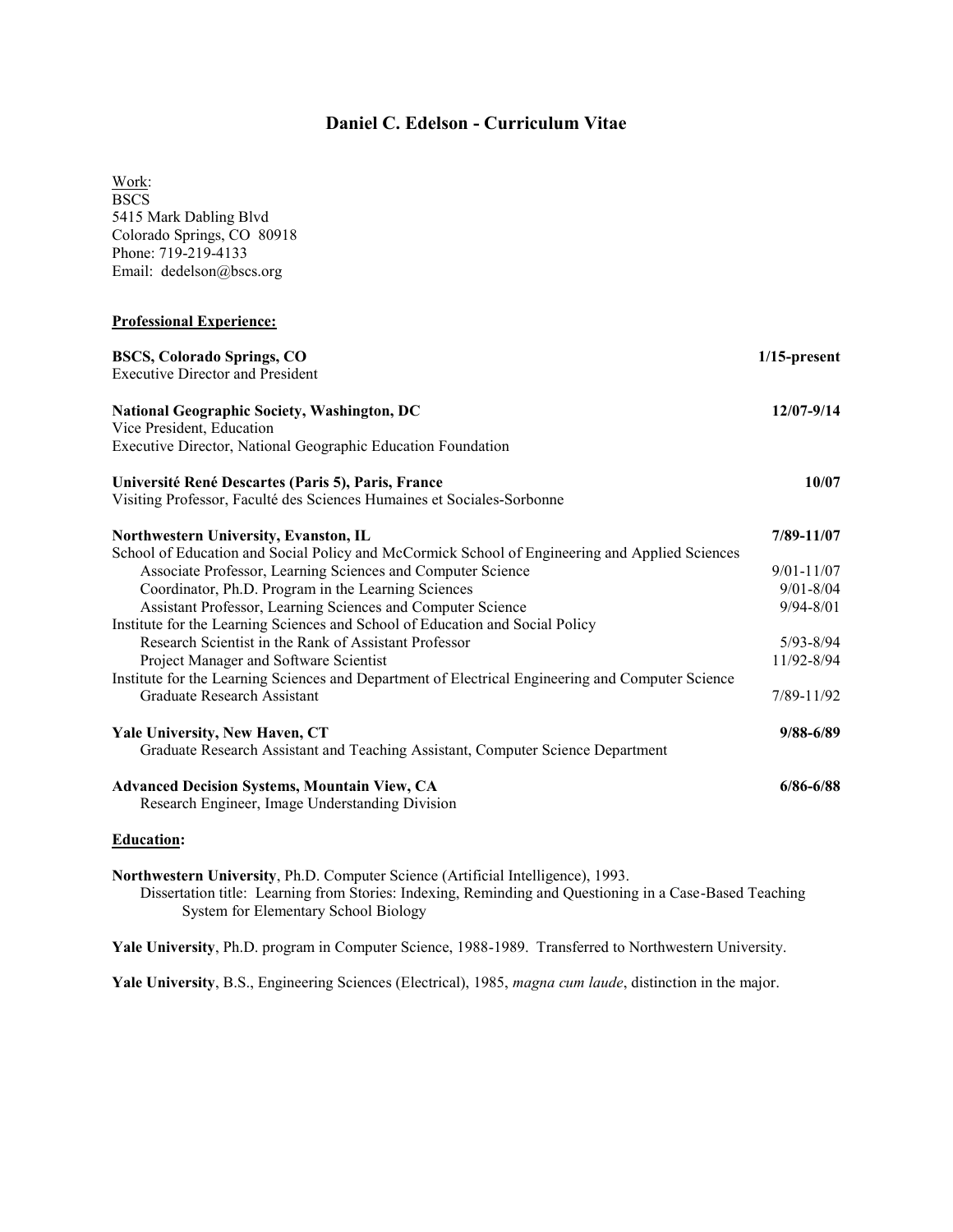## **Funded Research Activities:**

## **Current**

*National Geographic FieldScope.* Daniel Edelson, PI. National Science Foundation, Informal Science Education Program (DRL-1010749) 9/10-8/15. \$2.8M.

## Completed

*Establishing a Roadmap for Large-Scale Improvement of K-12 Education in the Geographical Sciences.*  Daniel Edelson, PI. National Science Foundation, Discovery Research K-12 Program (DRL-1049437) 9/10- 8/13. \$2.2M.

*The Impact of Online Professional Development: An Experimental Study of Professional Development Modalities Linked to Curriculum*. Barry Fishman (PI); Daniel Edelson, Spyros Konstantopolous (Co-PI's). National Science Foundation Teacher Professional Continuum Program (Grant no. 045582). 7/05-6/13. \$2.4M.

*Student Analysis of Data Driving Learning about the Earth: A Next Generation GLOBE Project.* Daniel Edelson (PI); Kemi Jona, David Maidment (co-PI's). National Science Foundation GLOBE Program (GEO-0627923) 8/06- 7/12. \$1.2M.

*Environmental Investigation: My World GIS and Road Salt.* Daniel Edelson, PI. BP. 9/06-8/07. \$50,000.

*Meaningful Science: Preparing Chicago's High School Students for their Future. Daniel Edelson, PI. Chicago* Public Schools. 2/06-6/09. \$3M.

*Collaborative Research: Developing the Next Generation of Middle School Science Materials--Investigating and Questioning Our World through Science and Technology.* Brian Reiser (PI); Daniel Edelson, Barbara Hug, Ann Rivet (Co-PI's). National Science Foundation Program in Instructional Materials Development, (Grant no. ESI-0439493). 9/04-8/09. \$1.6M. (Collaborative grant with University of Michigan, Joe Krajcik, PI)

*My World: A Geographic Information System for Learners,* Daniel C. Edelson (PI). National Science Foundation Program in Instructional Materials Development (IMD), ESI-0352478; 3/1/04-3/30/08. \$1.1M.

*Middle School Science Curriculum Materials: Meeting Standards and Fostering Inquiry through Project-based Inquiry Science Units*, Brian Reiser (PI); Daniel Edelson (co-PI). Subcontract to Georgia Institute of Technology (Janet Kolodner, PI) under National Science Foundation Instructional Materials Development Program (ESI-0137807). 12/02-11/07.

*Center for Curriculum Materials in Science (CCMS).* Brian Reiser (PI); Daniel Edelson, Bruce Sherin (co-PI's). Subcontract to Association for the Advancement of Science (Jo Ellen Roseman, PI) under National Science Foundation Centers for Learning and Teaching (CLT) Program. 10/02-9/07. \$2.5M.

*Collaborative Research: THREDDS Second Generation.* Daniel C. Edelson (PI). National Science Foundation, National STEM Education Digital Library (NSDL) Program, 10/1/03-9/30/06. \$95,454. (Collaborative grant with University Corporation for Atmospheric Research, Ben Domenico, PI; John Caron, Co-PI).

*Professional Development and Support for a Technology-Supported Inquiry-Based High School Environmental Science Curriculum.* Daniel C. Edelson (PI). Toyota USA Foundation, 1/1/03-12/31/05. \$259,000.

*Middle School Science Curriculum Materials: Meeting Standards and Fostering Inquiry through Learning Technologies.* Brian Reiser (PI); Daniel Edelson (Co-PI). Subcontract to University of Michigan (Joe Krajcik, PI) under National Science Foundation Program in Instructional Materials Development (IMD). 8/01-7/04. \$591,652.00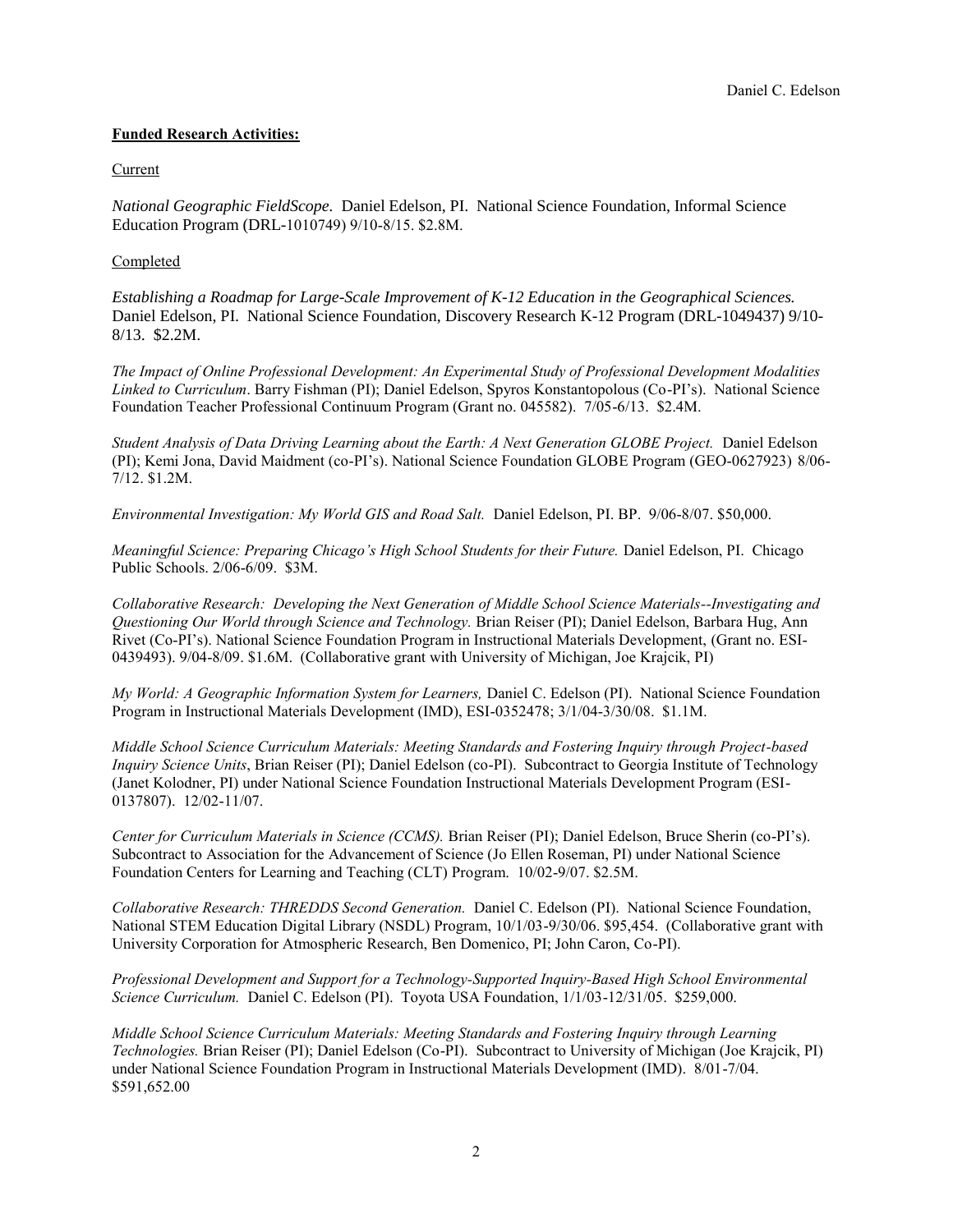*Technology-supported Performance Assessment for Inquiry-based Science Learning.* Daniel Edelson (PI); Brian Reiser, Louis Gomez (co-PI's). National Science Foundation Program in Research on Learning and Education (ROLE), 11/15/00-10/31/02. \$316,986.

*Learning-Centered Design Methodology: Meeting the Nation's Need for Computational Tools for K-12 Science Education (Engineering Scaffolded Work Environments).* Elliot Soloway (PI); Mark Guzdial, Andrew Johnson, Daniel Edelson, Joseph Krajcik (co-PI's). National Science Foundation Program in Information Technology Research (ITR), 9/15/00-8/31/04. \$2,999,998.

*Concrete, Rationalized, Situated Design Guidelines for Software to Promote Teaching and Learning*, Daniel Edelson (PI); Brian Reiser, Louis Gomez, (co-PI's). Subcontract to University of Michigan (Elliot Soloway, PI) under National Science Foundation, Program in Knowledge and Distributed Intelligence (KDI), 10/99-9/03, \$384,000.

*Developing Teacher Leaders in Science and Technology,* Louis Gomez, Brian Reiser, Daniel Edelson, Project Directors. Lucent Technologies Foundation, 9/99- 8/06, \$445,000.

*The WorldWatcher Curriculum: Integrating Visualization into Inquiry-Based Science Learning,* Daniel Edelson (PI) Louis Gomez, co-PI. National Science Foundation Program in Instructional Materials Development (IMD) , 4/1/98-9/1/04, \$1,874,834.

*Learning Science through Design*, Daniel Edelson (PI), National Science Foundation CAREER Program (Research in Educational Policy and Practice), 7/15/98-6/30/04, \$447,000.

*Center for Learning Technologies in Urban Schools (LeTUS),* Louis Gomez (PI); Ron Marx, Clifton Burgess, Juanita Clay-Chambers (co-PI's). National Science Foundation Program in Collaborative Research in Learning Technologies (CRLT), 10/1/97-12/30/03. Faculty Affiliate.

*The Living Curriculum Project,* Louis M. Gomez, Daniel C. Edelson, James Spillane, Principal Investigators. National Science Foundation Program in Research in Educational Policy and Practice (REPP), 10/1/97-9/30/00, \$496,000.

*Promoting Reflective Inquiry in Knowledge-Rich Investigation Environments,* Brian Reiser (PI); Daniel Edelson, Louis Gomez (co-PI's). National Science Foundation Program In Learning and Intelligent Systems (LIS). 9/1/97- 8/31/00, \$950,000.

*Postdoctoral Fellowship in Science, Math, Engineering, and Technology Education (PFSMETE),* Duane Griffin, Fellow. Daniel Edelson, Advisor. National Science Foundation, 9/1/97-8/31/99, \$100,000.

*Second International Conference on the Learning Sciences to be held July 25-27, 1996 in Evanston, IL*, Daniel Edelson (PI); Eric Domeshek, (co-PI), National Science Foundation Program in Advanced Applications of Technology (AAT), 7/96-1/97, \$14,900.

*Support for Learning and Teaching Through Collaborative and Dynamic Guided Learning Environments,* Louis Gomez, Daniel Edelson, Brian Reiser, Roy Pea, Principal Investigators. Advanced Research Projects Agency, Computer Aided Education and Training Initiative, 8/95-7/97, \$200,000.

*Toward a General Scientific Visualization Architecture for Education.* Daniel Edelson (PI) and Roy Pea (co-PI). National Science Foundation, Program in Advanced Applications of Technology (AAT), \$560,000, 4/95-3/99. *CoVis: A National Science Education Collaboratory,* Roy Pea (PI) and Louis Gomez (co-PI). National Science Foundation, Program in Networking Infrastructures for Education, 8/94-7/97. Senior Researcher.

*Learning Through Collaborative Visualization (CoVis)*, Roy Pea (PI); Louis Gomez, and Elliot Soloway (co-PI's). National Science Foundation, Program in Advanced Applications of Technology. 7/92-7/95. Project Manager and Software Scientist.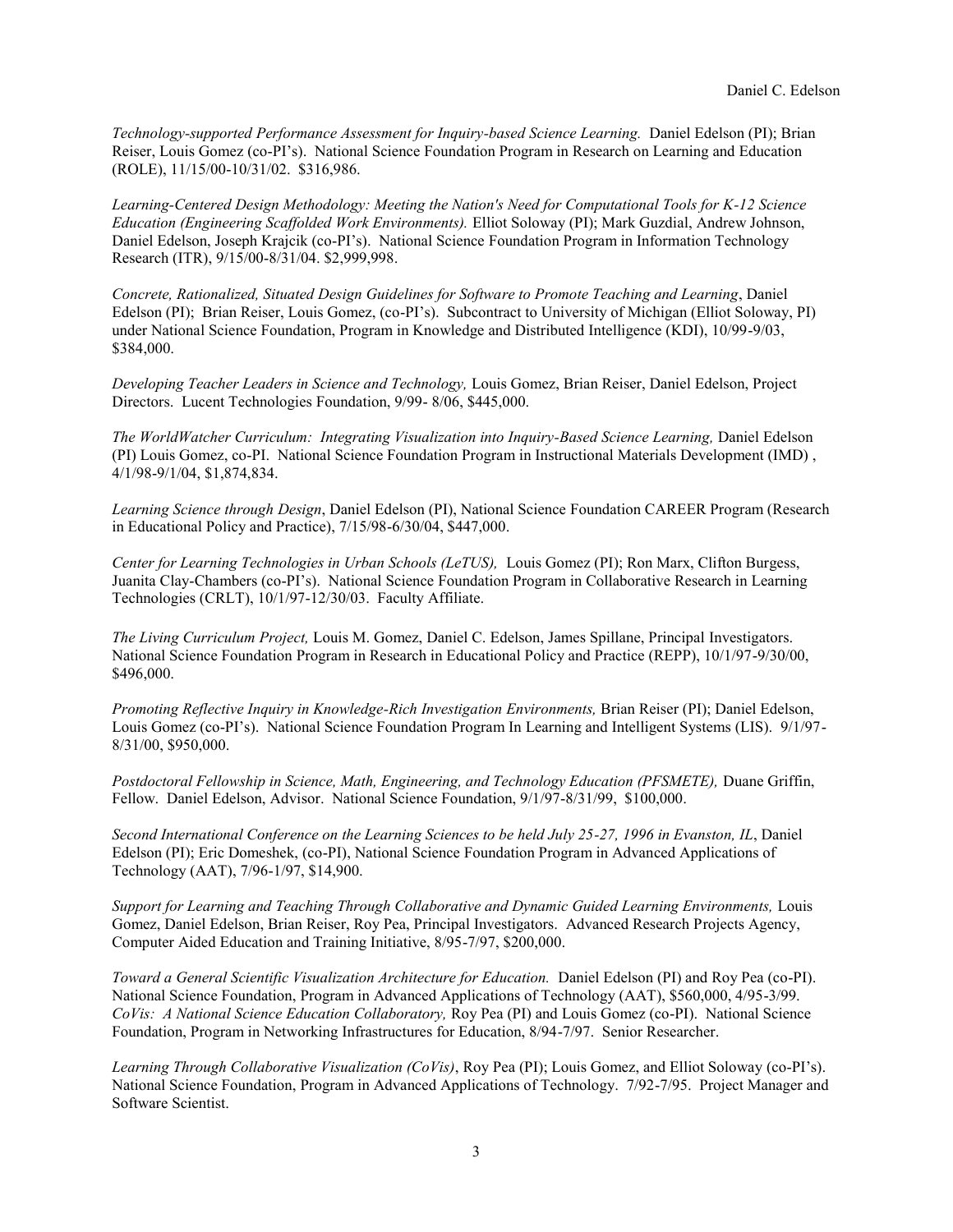#### **Books and Software**

Edelson, D. C. (2014). *GeoLearning: Thoughts on Geography and Education*. Redlands, CA: Esri.

Kololdner, J. L., Krajcik, J. S., Edelson, D.C., Reiser, B. J., Starr, M. L. (2009) *Project-Based Inquiry Science.*  Armonk, NY: It's About Time.

- Edelson, D. C., Schwille, K., Bruozas, M., Lach, M., Taber, M., Gordin, D. N., Chinsio, K., & Tarnoff, A. (2006). *Investigations in environmental science: A case-based approach to the study of environmental systems*. Armonk, NY: It's About Time.
- Edelson, D. C. & Russell, E. O. (2005) *My World GIS: A Geographic Information System for Inquiry-Based Learning*. Computer Software. Roseville, CA: PASCO Scientific.
- Edelson, D. C., Gordin, D. N., Clark, B. A., Brown, M., Griffin, D. (2005) *WorldWatcher: A Visualization Program for Our World*. Armonk, NY: It's About Time.

#### **Journal Articles and Book Chapters:**

- Kubitskey, B.,Fishman, B.,Johnson, H. Mawyer, K., and Edelson, D. (2014) Curriculum-aligned professional development for geospatial education. In Makinster, J., Trautman, N., and Barnet, M. (eds.) *Teaching Science and Investigating Environmental Issues with Geospatial Technology* (pp. 153-171). New York: Springer.
- Fishman, B., Konstantopoulos, S., Kubitskey, B.W., Vath, R., Park, G., Johnson, H., & Edelson, D.C. (2013) Comparing the Impact of Online and Face-to-Face Professional Development in the Context of Curriculum *Journal of Teacher Education* 64(5), 427 - 439.
- Wertheim, J.A., & Edelson, D.C. A road map for improving geography assessment. *The Geography Teacher*, v.10, 2013, p.15
- Edelson, D.C., Wertheim, J.A., Schell, Emily M., and the Leadership Team of the Road Map for Geography Education Project. Creating a road map for 21st century geography education: Project overview. *The Geography Teacher*, v.10, 2013.
- Switzer, A., Schwille, K., Russell, E., & Edelson, D. (2012) National Geographic FieldScope: A platform for community geography. *Frontiers in Ecology and the Environment.* 10(6), 334-335.
- Edelson, D. C., Smith, D. A., & Brown, M. (2008). Beyond interactive mapping: Bringing data analysis with GIS into the social studies classroom. In A. J. Millson & M. Alibrandi (Eds.), *Digital geography: Geo-spatial technologies in the social studies classroom*. Greenwich, CT: Information Age.
- Edelson, D. C. (2008). Engineering pedagogical reform: A case study of technology-supported inquiry. In R. Duschl & R. Grandy (Eds.), *Teaching Scientific Inquiry: Recommendations for Research and Application* (pp. 164- 181). Rotterdam: Sense Press.
- Edelson, D. C. (2007). Environmental Science for All? Considering Environmental Science for Inclusion in the High School Core Curriculum. *Science Educator,* 17(1), 42-56.
- Edelson, D. C. (2006). What we learn when we engage in design: Assessing design research. In J. van den Akker, K. Gravemeijer, S. McKenney, N. Nieveen (Eds.) *Educational Design Research*. London: Routledge.
- Edelson, D. C., Pitts, V., Salierno, C., & Sherin, B. (2006). Learning-for-Use in Earth Science: Curriculum Design and Evaluation. In C. Manduca & D. Mogk (Eds.), *Earth and Mind: How Geologist Think and Learn about the Earth* (pp. 131-144). Boulder, CO: Geological Society of America.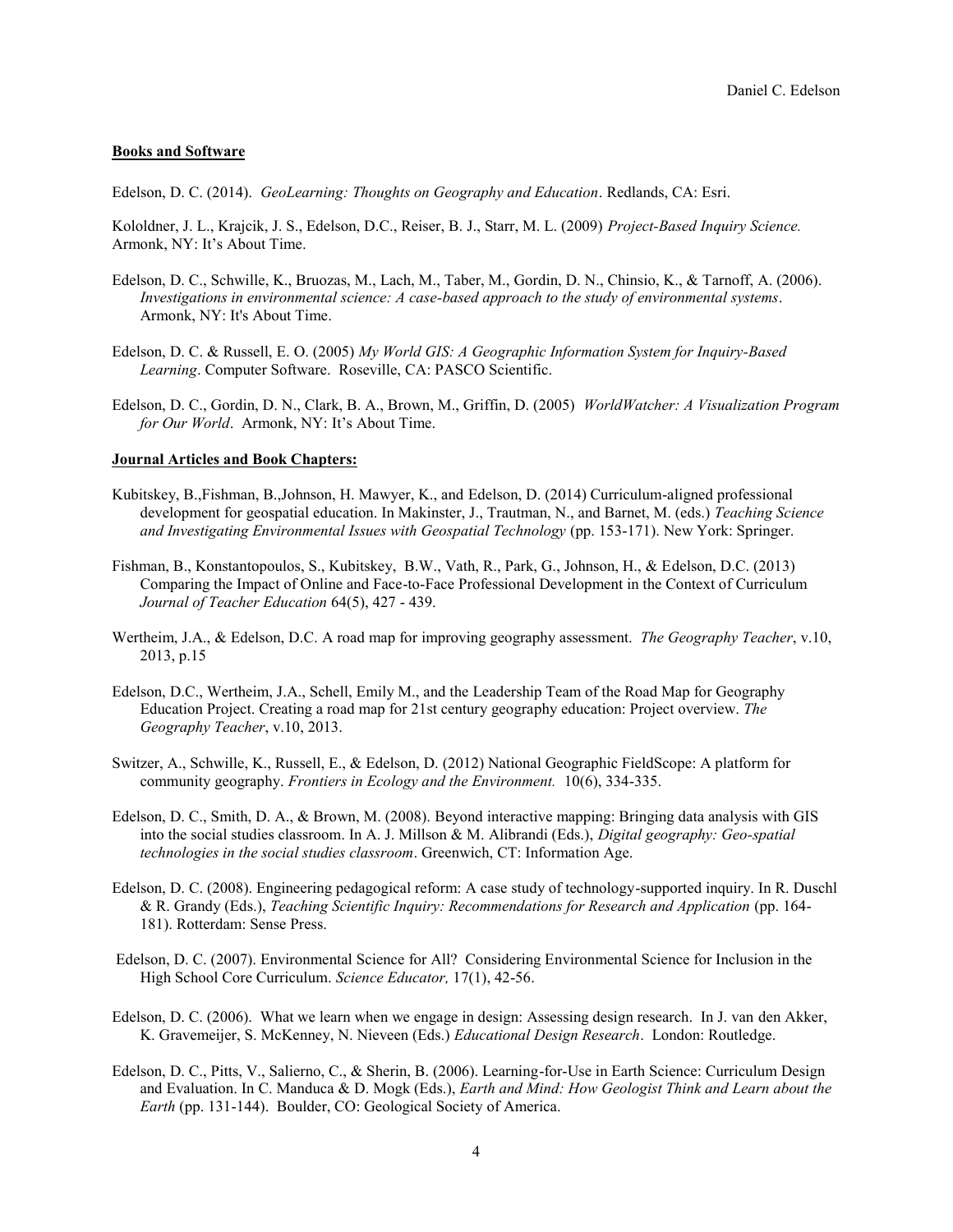- Edelson, D. C., & Reiser, B. J. (2006). Making authentic practices accessible to learners: Design challenges and strategies. In R. K. Sawyer (Ed.), *Cambridge Handbook of the Learning Sciences* (pp. 335-354). New York: Cambridge University Press.
- Edelson, D. C., Tarnoff, A., Schwille, K., Bruozas, M., & Switzer, A. (2006). Learning to make systematic decisions. *The Science Teacher, 73*(4), 40-45.
- Kyza, E. A., & Edelson, D. C. (2005). Scaffolding middle-school students' coordination of theory and evidence. *Educational Research and Evaluation., 11*(6), 545-560.
- Salierno, C., Edelson, D. C., & Sherin, B. (2005). The development of student conceptions of the earth-sun relationship in an inquiry-based curriculum. *Journal of Geoscience Education, 53*(4), 422-431.
- Sherin, B., Brown, M., & Edelson, D. C. (2005). On the content of task-structured science curricula. In L. B. Flick & N. Lederman (Eds.), *Scientific Inquiry and Nature of Science: Implications for Teaching, Learning, and Teacher Education*. Dordecht, NL: Kluwer.
- Edelson, D. C. (2004, May-June). The parallel universes of the learning sciences and instructional design: A historical perspective. *Educational Technology, XLIV,* 27-30.
- Quintana, C., Reiser, B. J., Davis, E. A., Krajcik, J., Fretz, E., Duncan, R. G.,Kyza, E., Edelson, D. C., & Soloway, E.. (2004). A scaffolding design framework for software to support science inquiry. *Journal of the Learning Sciences, 13*(3), 387-421.
- Sherin, B., Reiser, B. J., & Edelson, D. C. (2004). Scaffolding Analysis: Extending the Scaffolding Metaphor to Learning Artifacts. *Journal of the Learning Sciences, 13*(3), 337-386.
- Johnson, A., Moher, T., Cho, Y.-J., Edelson, D., & Russell, E. (2004). Learning science inquiry skills in a virtual field,. Computers & Graphics, 28(3), 409-416.
- Edelson, D. C. (2002). Design research: What we learn when we engage in design. Journal of the Learning Sciences. 11 (1), 105-122.
- Edelson, D. C. (2001). Learning-For-Use: A Framework for the Design of Technology-Supported Inquiry Activities. Journal of Research in Science Teaching, 38 (3), 355-385.
- Loh, B., Reiser, B. J., Radinsky, J., Edelson, D. C., Gomez, L. M., & Marshall, S. (2001). Developing reflective inquiry practices: A case study of software, the teacher, and students. In K. Crowley, C. Schunn, & T. Okada (Eds.), Designing for Science: Implications from Everyday, Classroom, and Professional Settings, . Mahwah, NJ: Erlbaum.
- Edelson, D. C., Gordin, D. N., & Pea, R. D. (1999). Addressing the challenges of inquiry-based learning through technology and curriculum design. Journal of the Learning Sciences, 8(3/4), 391-450.
- Edelson, D. C., & Gordin, D. (1998). Visualization for learners: A framework for adapting scientists' tools. Computers and Geosciences, 24(7), 607-616.
- Edelson, D. C. (1998). Realising authentic science learning through the adaptation of science practice. In B. J. Fraser & K. Tobin (Eds.), International Handbook of Science Education (pp. 317-331). Dordrecht, The Netherlands: Kluwer.
- Edelson, D. C. (1998). The Socratic Case-Based Teaching Architecture: Learning from Questions and Cases. In R. C. Schank (Ed.), Inside Multi-Media Case Based Instruction, (pp. 103-174). Hillsdale, NJ: Erlbaum.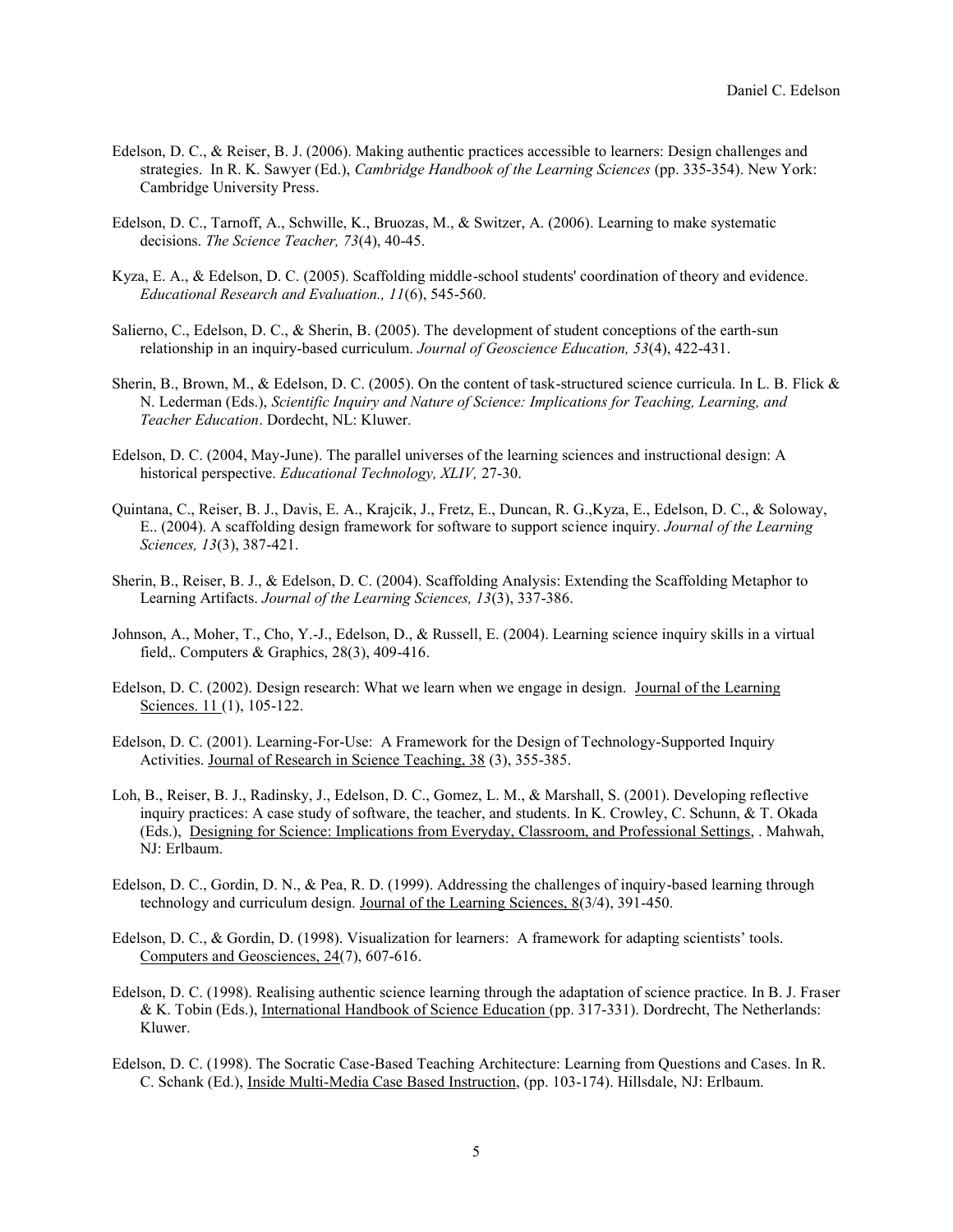- Pea, R. D., Gomez, L. M., Edelson, D. C., Fishman, B. J., Gordin, D. N., & O'Neill, D. K. (1997). Science education as driver of cyberspace technology development. In K. C. Cohen (Ed.), Internet Links for Science Education, (pp. 189-220). New York: Plenum Press.
- Edelson, D. C. (1996). Learning from cases and questions: The Socratic case-based teaching architecture. Journal of the Learning Sciences,  $\frac{5}{4}$ , 357-410.
- Edelson, D. C., Pea, R. D., & Gomez, L. M. (1996, April). The Collaboratory Notebook: Support for collaborative inquiry. Communications of the ACM, 39, 32-33.
- Edelson, D. C., Pea, R. D., & Gomez., L. (1996). Constructivism in the collaboratory. In B. G. Wilson (Ed.), Constructivist learning environments: Case studies in instructional design, (pp. 151-164). Englewood Cliffs, NJ: Educational Technology Publications.
- Edelson, D. C. (1993). Socrates, Aesops, and the computer: Questioning and storytelling with multimedia. Journal of Educational Multimedia and Hypermedia, 2(4).
- Schank, R. C., & Edelson, D. C. (1990). A role for AI in education: Using technology to reshape education. The Journal of Artificial Intelligence and Education, 1(2).

#### **Edited Volumes:**

- Kolvoord, R. & Edelson, D. C. (2013) *Investigating Your World with My World GIS.* National Geographic Society: Washington, DC. Available from: http://education.nationalgeographic.com/education/my-world-gis/
- Edelson, D. C., & Domeshek, E. A. (1996). International Conference on the Learning Sciences, July 1996, Evanston, IL. Charlottesville, VA: Association for the Advancement of Computers in Education.

## **Articles in Periodicals:**

Edelson, D. (2012, Winter/Spring) GIS, Education, and Citizen Science. Global Dialogue 14 (1).

- Edelson, D. C., Brown, M., Gordin, D. N., & Griffin, D. A. (1999, February). Making visualization accessible to students.  $GSA Today, 9(2), 8-10$ .
- Edelson, D. C., & Gordin, D. N. (1996, September). Adapting digital libraries for learners: Accessibility vs. availability. D-Lib Magazine, September 1996, http://www.dlib.org/dlib/september96/09contents.html.

#### **Reports. Unpublished Manuscripts, and Dissertation:**

- Edelson, D. C., Shavelson, R. J., & Wertheim, J. A. (Eds.). (2013). *A Road Map for 21st Century Geography Education: Assessment*. Washington, DC: National Geographic Society.
- Edelson, D. C. and Brown, M. (2006) Designing GIS Software for Education: A Workshop Report for the GIS Community. Technical report, Geographic Data in Education Initiative, Northwestern University.
- Edelson, D. C. & Joseph, D. M. (2004). Motivating active learning: A design framework for interest-driven learning. Unpublished manuscript.
- Brown, M. and Edelson, D. C. (2003) Teaching As Design: Can we better understand the ways in which teachers use materials so we can better design materials to support their changes in practice? Technical Report (RS-03), Center for Learning Technologies in Urban Schools, Northwestern University.
- Edelson, D. C. (1993). Learning from stories: Indexing and reminding in a case-based teaching system for elementary school biology. Unpublished doctoral dissertation, Northwestern University.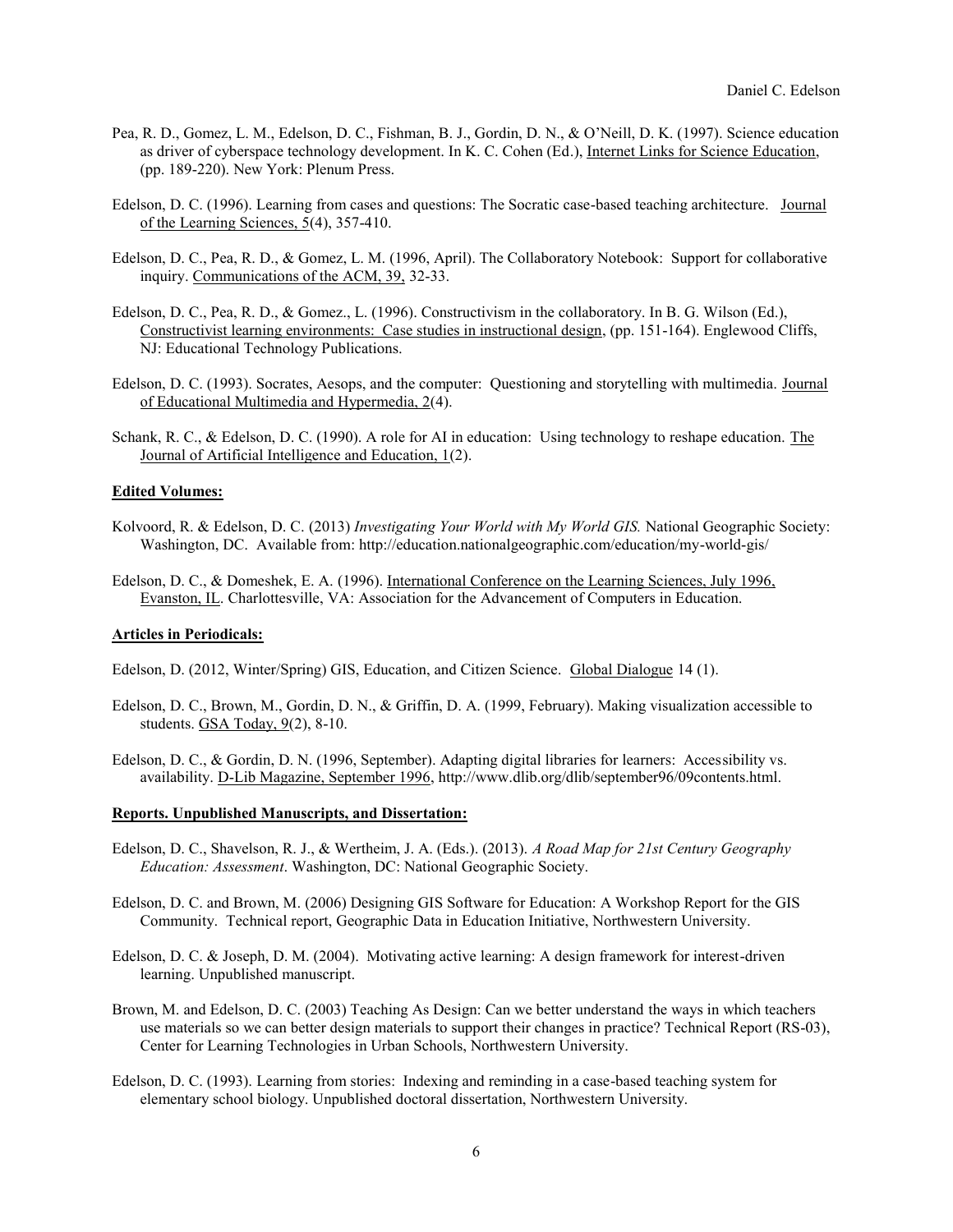Schank, R. C., Osgood, R., Brand, M., Burke, R., Domeshek, E., Edelson, D., Ferguson, W., Freed, M., Jona, M., Krulwich, B., Ohmaye, E., & Pryor, L. (1990). A Content Theory of Memory Indexing. Technical Report (2), Institute for the Learning Sciences, Northwestern University.

#### **Papers in Refereed Conference Proceedings**

- Pitts, V. M., & Edelson, D. C. (2006). The role-goal-activity framework revisited: Examining student buy-in in a project-based learning environment. In *Proceedings Of The Seventh International Conference On The Learning Sciences, Bloomington, In, June 27-July 1, 2006*. Mahwah, NJ: Erlbaum.
- Pitts, V. M., & Edelson, D. C. (2004). Role, Goal, and Activity: A Framework for Characterizing Participation and Engagement in Project-Based Learning Environments. In Y. B. Kafai, W. A. Sandoval, N. Enyedy, A. S. Nixon & F. Herrera (Eds.), *Proceedings of the Sixth International Conference of the Learning Sciences, Santa Monica, CA, June 23-26, 2004* (pp. 420-426). Mahwah, NJ: Erlbaum.
- Edelson, D. C., & Joseph, D. M. (2004). The interest-driven learning design framework: Motivating learning through usefulness. In Y. B. Kafai, W. A. Sandoval, N. Enyedy, A. S. Nixon & F. Herrera (Eds.), *Proceedings of the Sixth International Conference of the Learning Sciences, Santa Monica, CA, June 22-26, 2004* (pp. 166- 173). Mahwah, NJ: Erlbaum.
- Johnson, A., Moher, T., Cho, Y., Edelson, D., Russell, E. (2003). 'Field' Work. *Educators program from the 30th annual conference on Computer graphics and interactive techniques, San Diego, California July 27 - 31*, 2003. New York: ACM Press (pp. 1-5).
- Joseph, D. M., & Edelson, D. C. (2002). Engineering motivation: Using research knowledge about motivation in the design of learning environments. In P. Bell, R. Stevens & T. Satwicz (Eds.), *Keeping Learning Complex: The Proceedings of the Fifth International Conference of the Learning Sciences (ICLS)*. Mahwah, NJ: Erlbaum.
- Quintana, C., Reiser, B., Davis, E. A., Krajcik, J., Golan, R., Kyza, E., et al. (2002). Evolving a scaffolding design framework for designing educational software. In P. Bell, R. Stevens & T. Satwicz (Eds.), *Keeping Learning Complex: The Proceedings of the Fifth International Conference of the Learning Sciences (ICLS)*. Mahwah, NJ: Erlbaum.
- Matese, G., Sherin, M. G., & Edelson, D. C. (2002). Design principles for scaffolding inquiry-based science assessment. In P. Bell, R. Stevens & T. Satwicz (Eds.), *Keeping Learning Complex: The Proceedings of the Fifth International Conference of the Learning Sciences (ICLS)*. Mahwah, NJ: Erlbaum.
- Kyza, E. A., Reiser, B. J., & Edelson, D. C. (2002). The role of computer-based cognitive artifacts in scaffolding reflective inquiry. In P. Bell, R. Stevens & T. Satwicz (Eds.), *Keeping Learning Complex: The Proceedings of the Fifth International Conference of the Learning Sciences (ICLS)*. Mahwah, NJ: Erlbaum.
- Johnson, A., Moher T., Cho, Y., Edelson, D., & Reiser, B. (2002). 6th Graders "doin' science" Collecting Data and Looking for Patterns in a Virtual Field. In Proceedings of IEEE Virtual Reality Conference 2002, Orlando FL, March 2002. Washington, DC: IEEE Computer Society.
- Kyza, E. A., Golan, R., Reiser, B. J., & Edelson, D. C. (2002). Reflective Inquiry: Enabling group self-regulation in inquiry-based science using the Progress Portfolio tool. In G. Stahl (Ed.), Computer Support for Collaborative Learning: Foundations for a CSCL Community, Proceedings of CSCL 2002, Boulder, Colorado, January 7 – 11, 2002. Hillsdale, NJ: Erlbaum.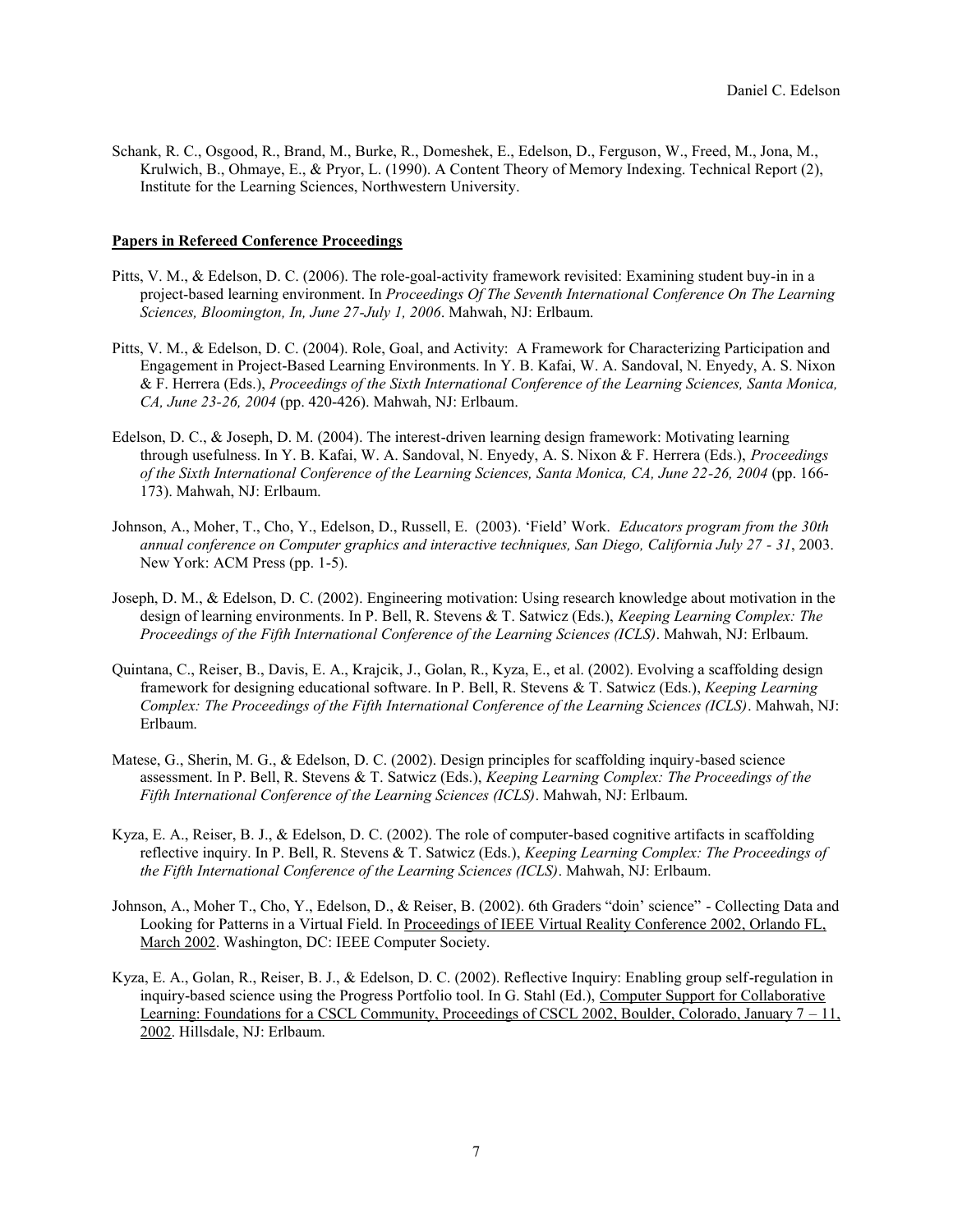- Matese, G., Marshall, S., & Edelson, D. (2000). Understanding Adoption of Software Tools: Comparative Case Studies of Teacher Beliefs About and Use of Inquiry-Support Software. In B. Fishman & S. O'Connor-Divelbiss (Eds.), Proceedings of the Fourth International Conference of the Learning Sciences (pp. 33-38). Mahwah, NJ: Erlbaum.
- Sherin, B., Edelson, D.C., & Brown, M. (2000). Learning in Task-Structured Curricula. In B. Fishman & S. O'Connor-Divelbiss (Eds.), *Proceedings of the Fourth International Conference of the Learning Sciences* (pp. 266-272). Mahwah, NJ: Erlbaum.
- Wolfe, M., Edelson, D., Kass, A., & Davies, B. (2000). Goin' Up?: Using a Design Task to Teach About Force and Motion. In B. Fishman & S. O'Connor-Divelbiss (Eds.), *Proceedings of the Fourth International Conference of the Learning Sciences* (pp. 297-298). Mahwah, NJ: Erlbaum.
- Brown, M., & Edelson, D. C. (1999). A lab by any other name: Integrating traditional labs and computer-supported collaborative investigations in science classrooms, Proceedings of Computer-Support for Collaborative Learning (CSCL 1999), Stanford, CA, December 1999, (pp. 73-80).
- Reimer, T. C., & Edelson, D. C. (1999). Using a CSCL tool to support a legislative role-playing simulation: Hopes, fears, and challenges, Proceedings of Computer-Support for Collaborative Learning (CSCL 1999), Stanford, CA, December 1999, (pp. 466-474).
- Edelson, D. C. (1998). Matching the Design of Activities to the Affordances of Software to Support Inquiry-Based Learning. In A. S. Bruckman, M. Guzdial, J. L. Kolodner, & A. Ram (Eds.), Proceedings of ICLS 98: International Conference on the Learning Sciences, Atlanta, GA, December 1998, (pp. 77-83). Charlottesville, VA: AACE.
- Brown, M., & Edelson, D. C. (1998). Software in context: Designing for students, teachers, and classroom enactment. In A. S. Bruckman, M. Guzdial, J. L. Kolodner, & A. Ram (Eds.), Proceedings of ICLS 98: International Conference on the Learning Sciences, Atlanta, GA, December 1998, (pp. 63-69). Charlottesville, VA: AACE.
- Loh, B., Radinsky, J., Eric Russell, Gomez, L. M., Reiser, B. J., & Edelson, D. C. (1998). The Progress Portfolio: Designing Reflective Tools for a Classroom Context, Human Factors in Computing Systems: CHI '98 Conference Proceedings, Los Angeles, CA, April 98, (pp. 627-634). New York: ACM Press.
- Reimer, T. C., & Edelson, D. C. (1998). Addressing the Challenges of a Social Simulation with Computer Supported Collaborative Learning (CSCL) Tools. In A. S. Bruckman, M. Guzdial, J. L. Kolodner, & A. Ram (Eds.), Proceedings of ICLS 98: International Conference on the Learning Sciences, Atlanta, GA, December 1998, (pp. 345-347). Charlottesville, VA: AACE.
- Loh, B., Radinsky, J., Reiser, B. J., Gomez, L. M., Edelson, D. C., & Russell, E. (1997). The Progress Portfolio: Promoting reflective inquiry in complex investigation environments, Proceedings of CSCL 97: Computer Support for Collaborative Learning, Toronto, December 1997.
- Gordin, D. N., Edelson, D. C., & Gomez, L. M. (1996). Scientific Visualization as an Interpretive and Expressive Medium. In D. C. Edelson  $&\&$  E. A. Domeshek (Eds.), Proceedings of the International Conference on the Learning Sciences, July 1996, Evanston, IL, (pp. 409-414). Charlottesville, VA: AACE.
- Gordin, D. N., Edelson, D. C., Gomez, L. M., Lento, M., & Pea, R. D. (1996). Student conference on global warming: A collaborative network-supported ecologically hierarchic geosciences curriculum, Proceedings of the Fifth American Meteorological Society Education Symposium, January 1996.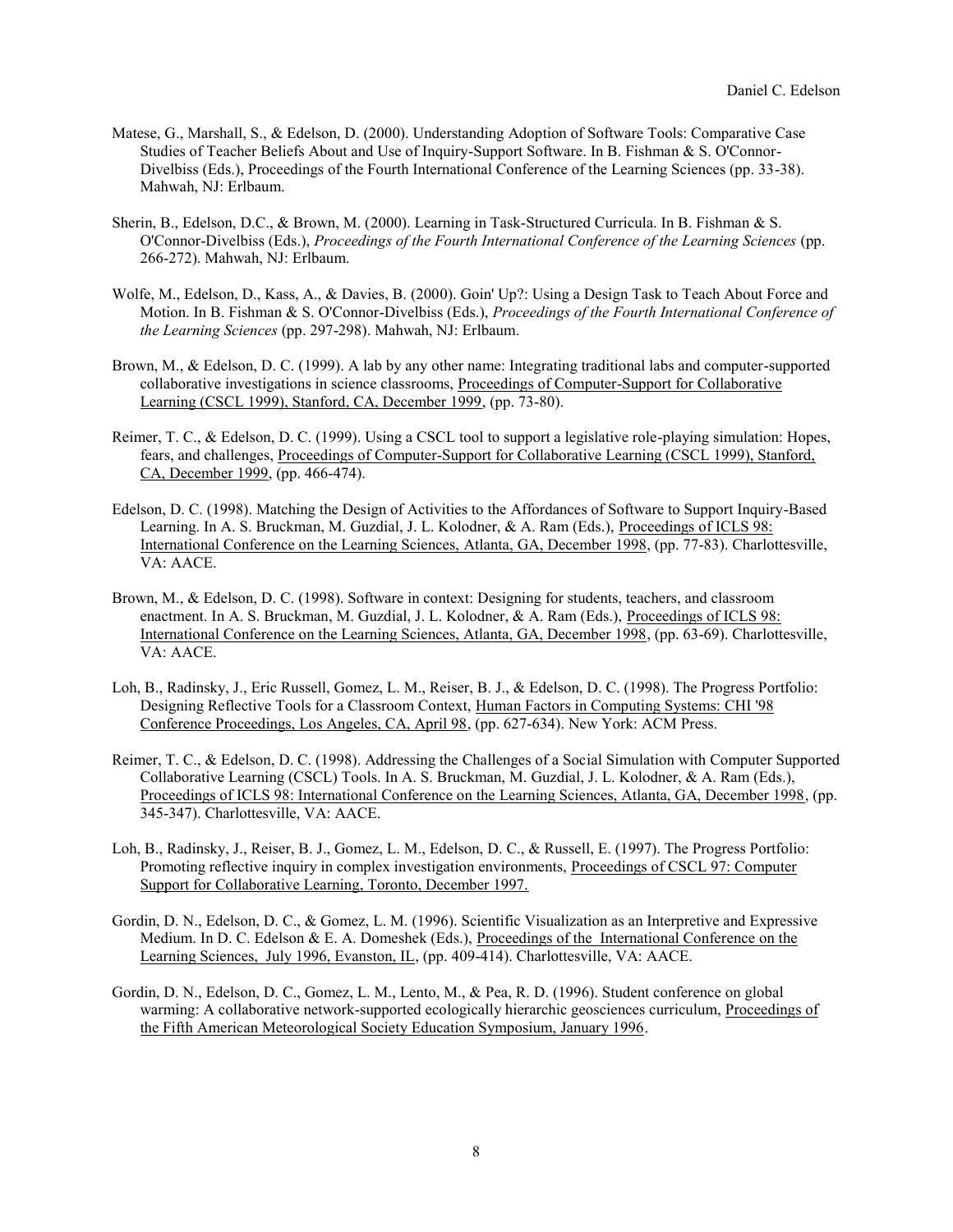- Edelson, D. C., O'Neill, D. K., Gomez, L. M., & D'Amico, L. (1995). A Design for Effective Support of Inquiry and Collaboration. In J. L. Schnase & E. L. Cunnius (Eds.), Proceedings of CSCL '95: The First International Conference on Computer Support for Collaborative Learning, October 17-20, 1995, Bloomington Indiana, . Hillsdale, NJ: Erlbaum. [Electronic Doument URL: http://www-cscl95.indiana.edu/cscl95/edelson.html]
- O'Neill, D. K., Edelson, D. C., Gomez, L. M., & D'Amico, L. (1995). Learning to Weave Collaborative Hypermedia into Classroom Practice. In J. L. Schnase & E. L. Cunnius (Eds.), Proceedings of CSCL '95: The First International Conference on Computer Support for Collaborative Learning, October 17-20, 1995, Bloomington Indiana, . Hillsdale, NJ: Erlbaum. [Electronic Document URL: http://wwwcscl95.indiana.edu/cscl95/oneill.html]
- Pea, R., Gomez, L., & Edelson, D. (1995). Science Education as a Driver of Cyberspace Technology Development. Proceedings of the Annual Meeting of the Internet Society, Honolulu, HI, June 27-30. [Electronic Document URL: http://inet.nttam.com/HMP/ PAPER/210/html/paper.html].
- Ramamurthy, R. K., B.Wilhelmson, R., Pea, R. D., Gomez, L. M., & Edelson, D. C. (1995). CoVis: A national science education collaboratory. Proceedings of the American Meteorological Society 4th Conference on Education Joint with the 11th Conference on Interactive Information and Processing Systems for Meteorology, Oceanography, and Hydrology, Dallas, TX, January 15-20, 1995.
- Gordin, D. N., Edelson, D. C., & Pea, R. D. (1995). The Greenhouse Effect Visualizer: A tool for the science classroom, Proceedings of the American Meteorological Society 4th Conference on Education Joint with the 11th Conference on Interactive Information and Processing Systems for Meteorology, Oceanography, and Hydrology, Dallas, TX, January 15-20, 1995, (pp. (J6)47-(J6)52).
- O'Neill, D. K., Gomez, L. M., & Edelson, D. C. (1994). Collaborative hypermedia for the classroom and beyond: A year's experiences with the Collaboratory Notebook. In J. M. Haake (Ed.), Proceedings of the CSCW '94 Workshop on Collaborative Hypermedia Systems, Chapel Hill, NC, Oct. 22, 1994. Also appears in Haake, J. M. (1994) GMD Studien 1994, 239. Sankt Augustin, Germany: Gesellschaft fur Mathematik und Datenverarbeitung.
- Edelson, D. C., & O'Neill, D. K. (1994). The CoVis Collaboratory Notebook: Supporting collaborative scientific inquiry, Proceedings of the National Educational Computing Conference, Boston, MA, June 1994. Eugene, OR: ISTE.
- Edelson, D. C. (1993). Socrates, Aesops, and the computer: Questioning and storytelling with multimedia, Educational Multimedia and Hypermedia Annual, 1993: Proceedings of ED-MEDIA 93—World Conference on Educational Multimedia and Hypermedia, Orlando, FL. Charlottesville, VA: Association for the Advancement of Computers in Education. Also appears in Journal of Educational Multimedia and Hypermedia,  $2(4)$ .
- Edelson, D. C., Collins, A., Bareiss, R., & Kass.., A. (1993). Incorporating AI into effective learning environments, Proceedings of the Tenth International Conference on Technology in Education, Cambridge, MA. March 1993.
- Edelson, D. C. (1992). When should a cheetah remind you of a bat? Reminding in case-based teaching, Proceedings of the Tenth National Conference on Artificial Intelligence, San Jose, CA, July 1992, .
- Edelson, D. C. (1991). Why do cheetahs run fast: Responsive questioning in a case-based teaching system, Proceedings of the International Conference on the Learning Sciences, Evanston, IL, August 1991, . Hillsdale, NJ: Erlbaum.
- Edelson, D. C. (1991). Oh, the stories I could tell: Managing an Aesopic teaching dialogue, Proceedings of the DARPA Case-Based Reasoning Workshop,Washington, D.C., May 1991, (pp. 280-291).

## **Refereed Conference Papers (Unpublished)**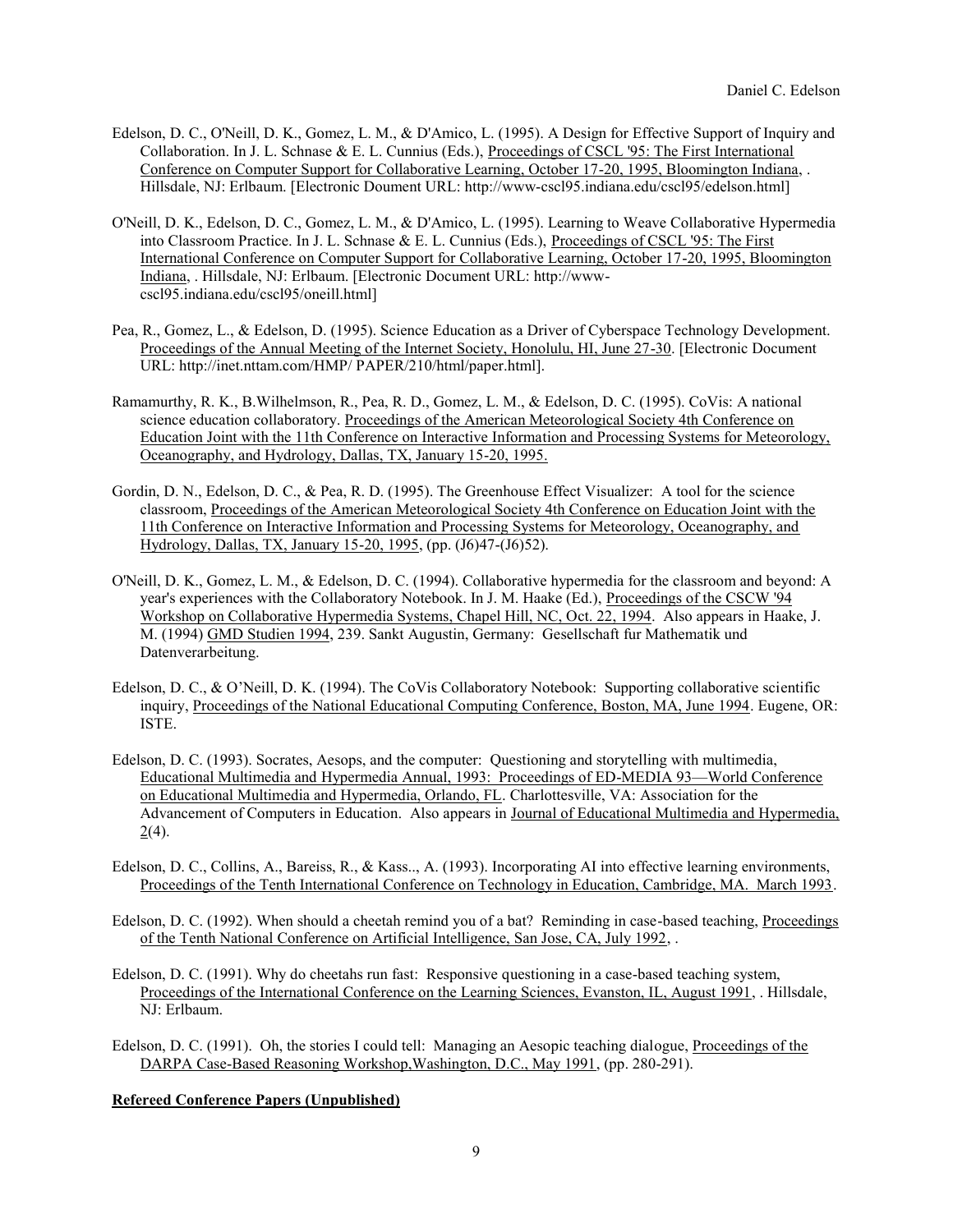- Edelson, D. C., Smith, D. A., Brown, M., & Russell, E. (2006). *Designing GIS tools to address the needs of educational users*. Paper presented at the ESRI Education User Conference, San Diego, CA, August 5-8.
- Switzer, A. C., & Edelson, D. C. (2006). Decision making in high-school environmental science: Introducing a method of assessment. Paper presented at the Annual Meeting of the National Association for Research in Science Teaching, San Francisco, CA, April 4.

Kyza, E. A., & Edelson, D. C. (2004). *Scaffolding Middle School Students' Coordination of Theory and Evidence.* Paper presented at the American Educational Research Association 2004 Annual Meeting, San Diego, CA, April 2004.

- Pitts, V. M., & Edelson, D. C. (2004). *Role, Goal, and Activity: How Context Influences Student Engagement in Scenario-Based Learning Environments.* Paper presented at the American Educational Research Association 2004 Annual Meeting, San Diego, CA, April 2004.
- Edelson, D. C. & Bang, M. (2003) Integrating technology-supported activities and non-technology activities in support of conceptual learning: A design survey. Paper presented at the Annual Meeting of the American Educational Research Association: Chicago, IL.
- Kyza, E. A., & Edelson, D. C. (2003). *Reflective inquiry: What it is and how can software scaffolds help*. Paper presented at the Annual Meeting of the American Educational Research Association: Chicago, IL.
- McGee, S., Edelson, D. C., Schwille, K. (2003). Development of a cognitive assessment model in environmental science. Paper presented at the Annual Meeting of the American Educational Research Association: Chicago, IL.
- Edelson, D. C., Salierno, C., Matese, G., Pitts, V., & Sherin, B. (2002). Learning-for-Use in Earth science: Kids as climate modelers. Paper presented at the Annual Meeting of the National Association for Research in Science Teaching, New Orleans, LA, April 2002.
- Matese, G., Jacqueline Griesdorn, & Daniel C. Edelson. (2002). Professional development in support of assessing inquiry-based science: A design research approach. Paper presented as part of a symposium entitled "Challenges and Strategies for Practice-Based Professional Development in a Systemic Reform Initiative" at the Annual Meeting of the American Educational Research Association, New Orleans, LA, April 2002.
- Kyza, E., Golan, R., Reiser, B. J., & Edelson, D. C. (2002). Scaffolding complex, computer-based inquiries in science: managing data-driven investigations using the Progress Portfolio tool*.* Paper presented as part of a symposium entitled "Characterizing and Evaluating Software Scaffolds" at the Annual Meeting of the American Educational Researchers Association, New Orleans, LA, April 2002.
- Brown, M., & Edelson, D. C. (2001) Applying Teacher Narratives to Curriculum Design. Paper presented as part of a symposium entitled "Opening a window on practice: Residual insights from collaborative design research" at the Annual Meeting of the American Educational Research Association, Seattle, WA, April 2001.
- Reimer, T., & Edelson, D. C. (2001). Examining the Benefits of Membership in a Political Community of Learners. Paper presented at the Annual Meeting of the American Educational Research Association, Seattle, WA, April 2001.
- Golan, R., Kyza, E., Reiser, B. J., & Edelson, D. C. (2001). Structuring the role of behavior analysis with software scaffolds. Paper presented at the Annual Meeting of the National Association of Research in Science Education. St. Louis, MO: March 2001.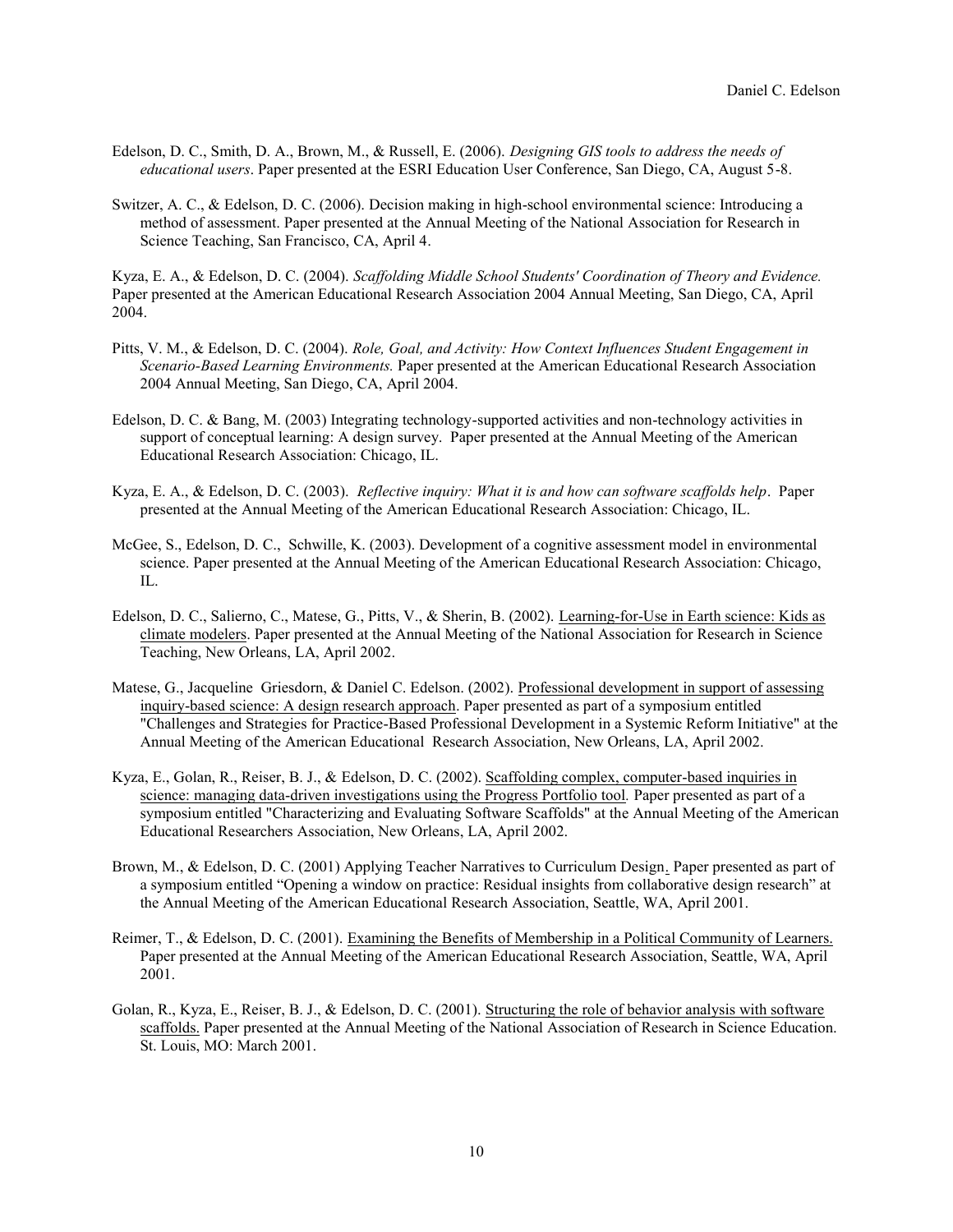- Loh, B., Radinsky, J., Reiser, B. J., Edelson, D. C., & Gomez, L. M. (1998). The Progress Portfolio: Designing Reflective Supports for Different Phases of Classroom Investigations. Paper presented at the Annual Meeting of the American Educational Research Association, San Diego, CA, April 1998.
- Radinsky, J., Loh, B., Reiser, B., Gomez, L., Edelson, D., & Brown, M. (1998). Strategic design dimensions for promoting reflection in complex inquiry projects. Paper presented at the Annual Meeting of the American Educational Research Association, San Diego, CA, April 1998.
- Edelson, D. C., Gordin, D. N., & Pea, R. D. (1997). Creating science learning tools from experts' investigation tools: A design framework. Paper presented at the Annual Meeting of the National Association for Research in Science Teaching, Oak Brook, IL, March 20-24, 1997.
- Edelson, D. C., & Lento, E. M. (1996). Teachers as Seekers of Understanding: Technological Support for a Partnership between Teachers and Students. Paper presented as part of a symposium entitled "The Teacher as Seeker of Understanding: Implications for Student Learning and Teacher Preparation" at the Annual meeting of the American Educational Research Association, New York, April 8-12, 1996.
- Gordin, D. N., Edelson, D. C., & Pea, R. D. (1996). Supporting Students' Science Inquiry through Scientific Visualization Activities. Paper presented as part of an interactive symposium entitled "Scientific Visualization Tools in Science Classrooms" at the Annual meeting of the American Educational Research Association, New York, April 8-12, 1996.
- Edelson, D. C., & O'Neill, D. K. (1994). The CoVis Collaboratory Notebook: Computer support for scientific inquiry. Paper presented at the Annual Meeting of the American Educational Research Association, New Orleans, LA.
- Edelson, D. C., Gordin, D., Polman, J., & Fishman, B. (1994). Scaffolding student inquiry with collaborative visualization tools. Paper presented at the Annual Meeting of the American Educational Research Association, New Orleans, LA.
- Pea, R. D., Edelson, D. C., Gomez, L., D'Amico, L., Fishman, B., Gordin, D., McGee, S., O'Neill, D. K., & Polman, J. (1994). The CoVis Collaboratory: High school science learning supported by a broadband educational network with scientific visualization, videoconferencing, and collaborative computing. Paper presented at the symposium entitled "Issues in computer-networking in K-12 classrooms: A progress report of four NSF testbeds" at the Annual Meeting of the American Educational Research Association, New Orleans, LA.
- Pea, R. D., Edelson, D., & Gomez, L. (1994). Distributed collaborative science learning using scientific visualization and wideband telecommunications. Paper presented at the symposium entitled "Multimedia information systems for science and engineering education: Harnessing technologies." at the 160th Meeting of the American Association for the Advancement of Science (AAAS), San Francisco.
- Cleave, J. B., Edelson, D. C., & Beckwith, R. (1993). A matter of style: An analysis of student interaction with a computer-based learning environment. Paper presented at the Annual Meeting of the American Educational Research Association, Atlanta, GA.
- Schank, R. C., Osgood, R., Brand, M., Burke, R., Domeshek, E., Edelson, D., Ferguson, W., Freed, M., Jona, M., Krulwich, B., Ohmaye, E., & Pryor, L. (1990, March). Beyond Process: A Universal Content Theory for Indexing. Paper presented at the AAAI Spring Symposium Series, Symposium on Case-Based Reasoning, Stanford, CA.

## **Refereed Conference Presentations (without full papers):**

Edelson, D. C. & Bruozas, M. B. (2006) GIS to Support Case-Based Environmental Science Education. Presented at the ESRI Education User Conference, San Diego, CA, August 5-8.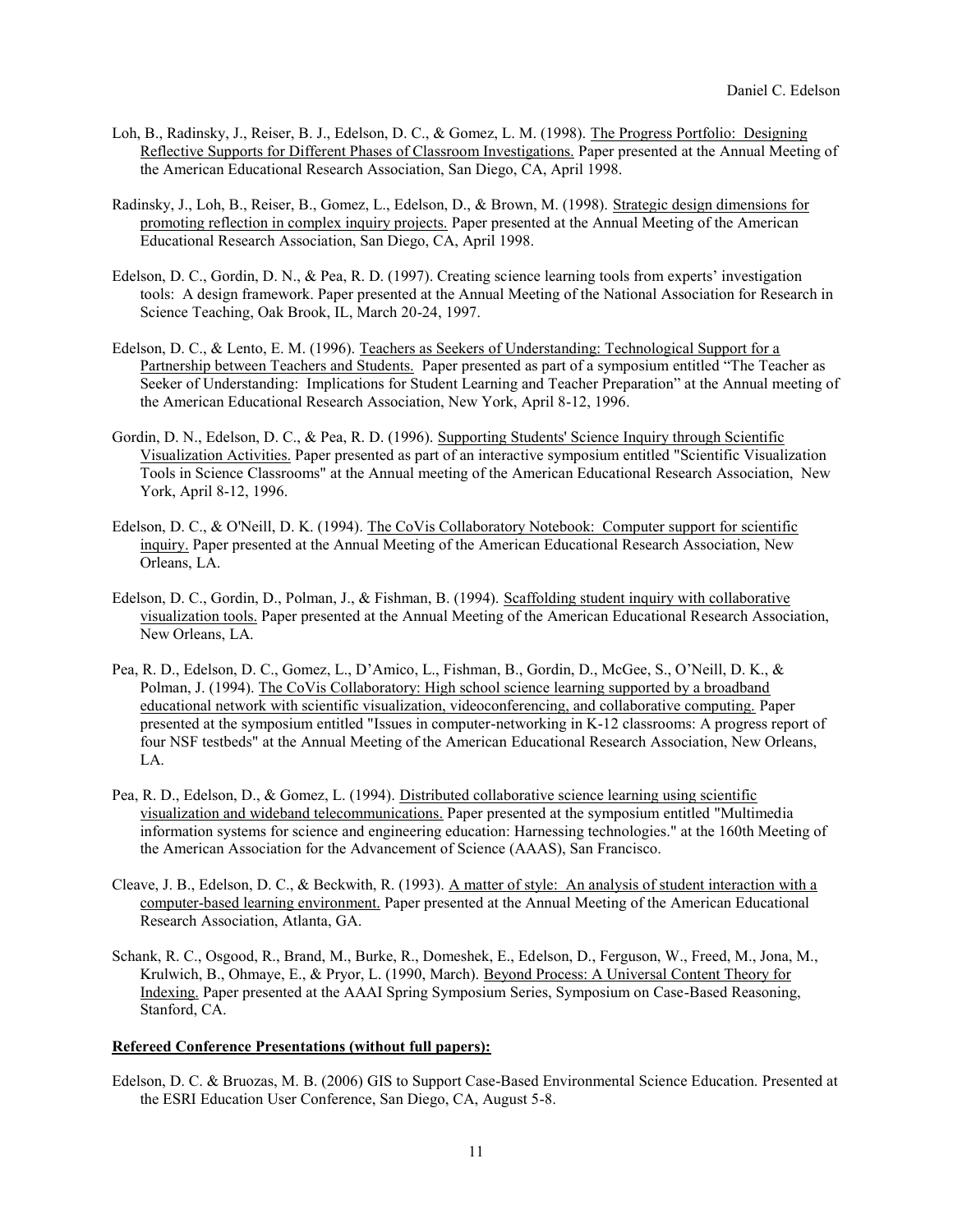- Edelson, D. C. (2002) Making Global Climate Processes Accessible through the Integration of Data Visualization and Hands-On Activities. Presented at the Fall Meeting of the American Geophysical Union, San Francisco, CA, December 2002.
- Edelson, D. C., & Reiser, B. J. (2002). Thoughtful integration of technology into curricula for science inquiry. Paper presented as part of a symposium entitled "Integrating Project-Based Inquiry Initiatives into a Middle-Grades Science Curriculum: Essentials and Challenges" at the Annual Meeting of the American Educational Researchers Association, New Orleans, LA, April 2002.
- Edelson, D. C., Lach, M., Schwille, K., Tarnoff, A. (2001) Environmental Science with GIS: Integrating Science, Geography, and Technology Standards. Presented at the National Educational Computing Conference (NECC), Chicago, IL, June 2001.
- Edelson, D. C. (2001). Making Geospatial Data Visualization and Analysis Accesible to Learners. Presented as part of a symposium entitled "Geographic Information Technologies for Learning: Research to Support the Next Generation of Design" at the Annual Meeting of the American Educational Research Association, Seattle, WA, April 2001.
- Reiser, B. J., Edelson, D. C., Kyza, E. A., & Golan, R. (2001). Supporting novices in scientific investigations with scaffolded data analysis tools. Presented as part of a symposium entitled "Finding Common Ground for Scaffolding in Science: Informing Theory and Design" at the Annual Meeting of the American Educational Research Association, Seattle, WA, April 2001.
- Edelson, D. C., Taber, M. R., Gordin, D. N. (2000). WorldWatcher: Making Geographic Visualization and Data Analysis Accessible to Learners. Presented at The International Conference on Geographic Information Systems in Education, San Bernadino, CA, July 2000.
- Edelson, D. C., Taber, M. R., Gordin, D. N. (2000). Looking at the Environment: Investigations in Environmental Science Using Geographic Information Systems. Presented at The International Conference on Geographic Information Systems in Education, San Bernadino, CA, July 2000.
- Taber, M. R., Edelson, D. C., Griffin, D., & Brown, M. (1999). Scientific visualization of data as a tool for assisting students in developing meaningful relationships among complex variables. Paper presented at the annual meeting of the Geological Society of America, Denver, CO, October 1999. Abstract appears in GSA Abstracts with Programs, Vol. 31, No. 7, October 1999.
- Pritikin, G., Edelson, D., Brown, M., & Williams, K. (1999). Global Warming. Presented as part of a symposium entitled "At the Nexus of Challenging Curriculum Design, Learning Technologies, and School Transformation: The First Year of the Center for Learning Technologies in Urban Schools" at the Annual Meeting of the American Educational Research Association, Montreal, Canada, April 1999.
- Griffin, D. A., & Edelson, D. C. (1998). Scientific Visualization for Inquiry-Based Learning. Presented at the American Geophysical Union, May 26-29, 1998, Boston, Massachusetts.
- Edelson, D. C. (1998). Putting Scientific Data in the Hands of Students. Presented as part of a panel entitled "Telecollaboration Projects—Interactive Data Designs in Support of Student Inquiry" at the National Science Teachers Association (NSTA) National Convention, Las Vegas, April 16-19, 1998.
- Gordin, D. N., & Edelson, D. C. (1997). Using visualization to study global warming. Presented at the Annual Meeting of the Geological Society of America, Salt Lake City, UT, October 20-23, 1997. Abstract appears in GSA Abstracts with Programs, Vol. 29, No. 6, October, 1997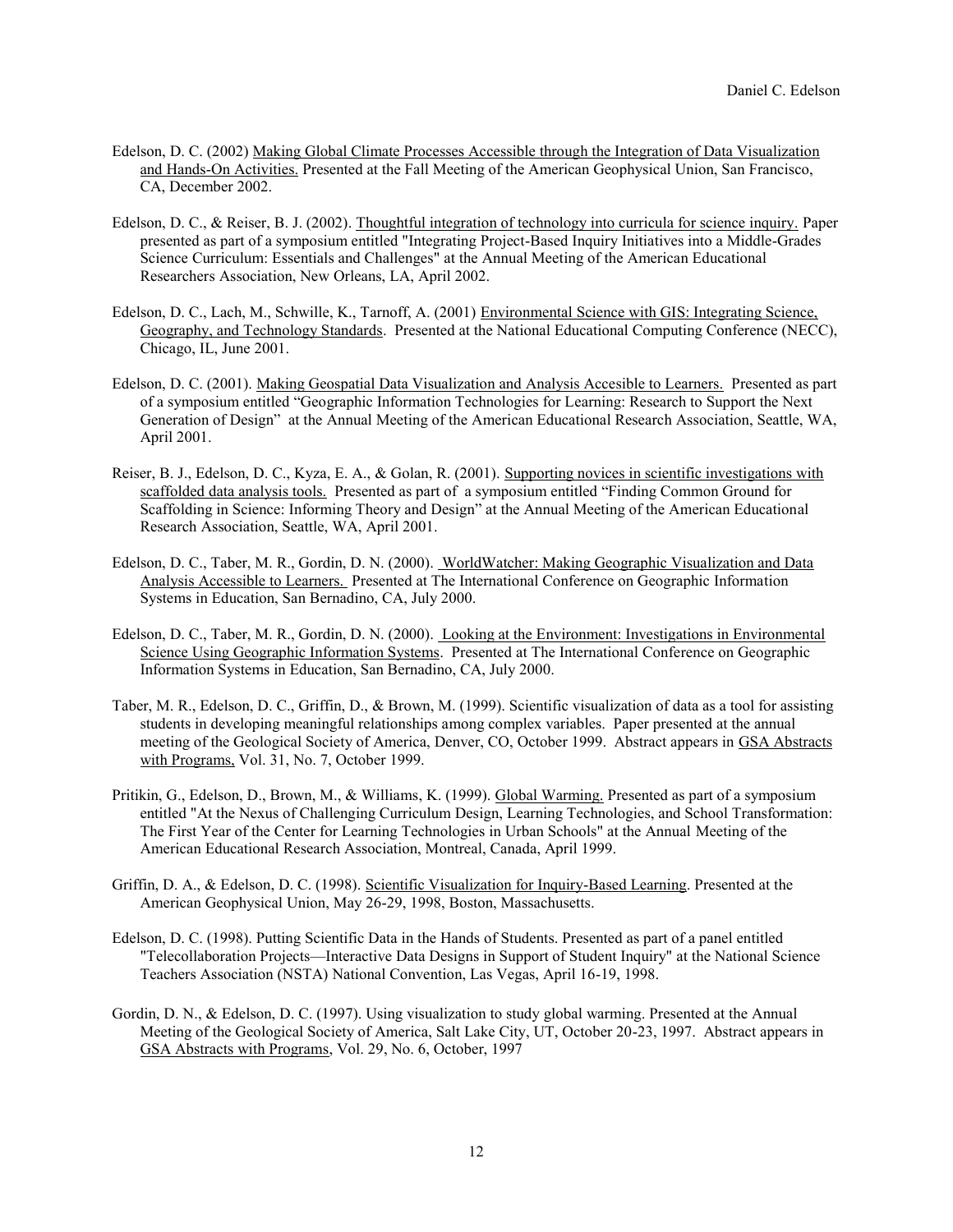- Edelson, D. C., & Gordin, D. N. (1997). Designing supportive scientific visualization for learners: Adapting scientists' tools. Presented at the Second International Conference on Geoscience Education, July 28-31, 1997, Hilo, HI. Abstract appears in proceedings.
- Altman, M., Walther, J. B., Edelson, D. C. & O'Neill, D. K. (1997). Electronic collaboration and problem-based learning. Presented at the Computers in Healthcare Education Symposium, Health Sciences Libraries Consortium, Philadelphia, April 23-26. Abstract appears in proceedings.
- Fishman, B., Gomez, L., Pea, R., Edelson, D., Lento, E., D'Amico, L., Gordin, D., Kwon, S., O'Neill, K., Polman, J., Shrader, G., & Wagner, R. (1997). The CoVis Project: A national testbed for science learning reform. Interactive poster session at NARST 97: The Annual Meeting of the National Association for Research on Science Teaching, March 1997, Oak Brook, IL.
- Edelson, D. C. (1996). Digital studios, laboratories, or playgrounds, but not libraries. Presented as part of a panel entitled "Digital Libraries: Creating Effective Designs for the K–12 Community" at Tel\*Ed/Multimedia 96, Tampa, FL. December 5-8, 1996. (Abstract appears as Honey, M., Edelson, D., Gomez, L., Soloway, E., & Dexter, M. (1996). Digital Libraries: Creating Effective Designs for the K–12 Community, Proceedings of Tel\*Ed/Multimedia 96, . Eugene, OR: International Society for Technology in Education.)
- Edelson, D. C. (1995). Technological Support for Termless Learning. Presented as part of a panel entitled "Tools for Termless Learning" at NECC '95: National Educational Computing Conference, Baltimore, MD, June 17- 19, 1995.
- Edelson, D. C. (1995). Making Good Computer Tools into Good Educational Tools. Presented as part of a symposium entitled "Developing Educational Learning Environments: Home Baked or Store Bought" at the Annual Meeting of the American Educational Research Association, San Francisco, April 1995.
- O'Neill, D. K., & Edelson, D. C. (1995). The CoVis Collaboratory Notebook: Recording and sharing the inquiry process. Presented as part of a symposium entitled "Using Technology to Realize the Potential of Project-Based Science Learning" at the Annual Meeting of the American Educational Research Association, San Francisco, April 1995.
- Gordin, D., Fishman, B., & Edelson, D. C. (1995). Scientific visualization environments for open-ended inquiry. Presented as part of a symposium entitled "Using Technology to Realize the Potential of Project-Based Science Learning" at the Annual Meeting of the American Educational Research Association, San Francisco, April 1995.
- Edelson, D. C. (1994). Educational impacts of scientific visualization in the CoVis Project. Presented as part of a symposium entitled "Educational Impacts of Scientific Visualization" at the National Educational Computing Conference, Boston, MA.

## **Invited Talks:**

- *Educational Citizen Science.* Panel presentation, Connecting Youth through Education Panel, America's Summit on National Parks, January 24, 2012.
- *Opening Eyes: Observing for Environmental Education.* Plenary Address, Eye on Earth Summit, Abu Dhabi, UAE, December 15, 2011.

*Importance of Geo-Literacy for Conservation and Environmental Education*. Invited talk, Association of Fish and Wildlife Agencies Symposium on Conservation and the Environment, November 30, 2011.

*Challenges and Opportunities in Climate Change Education.* Invited talk. National Research Council Workshop on Climate Change Education in Elementary School through the First Two Years of College, Washington, DC, August 31, 2011.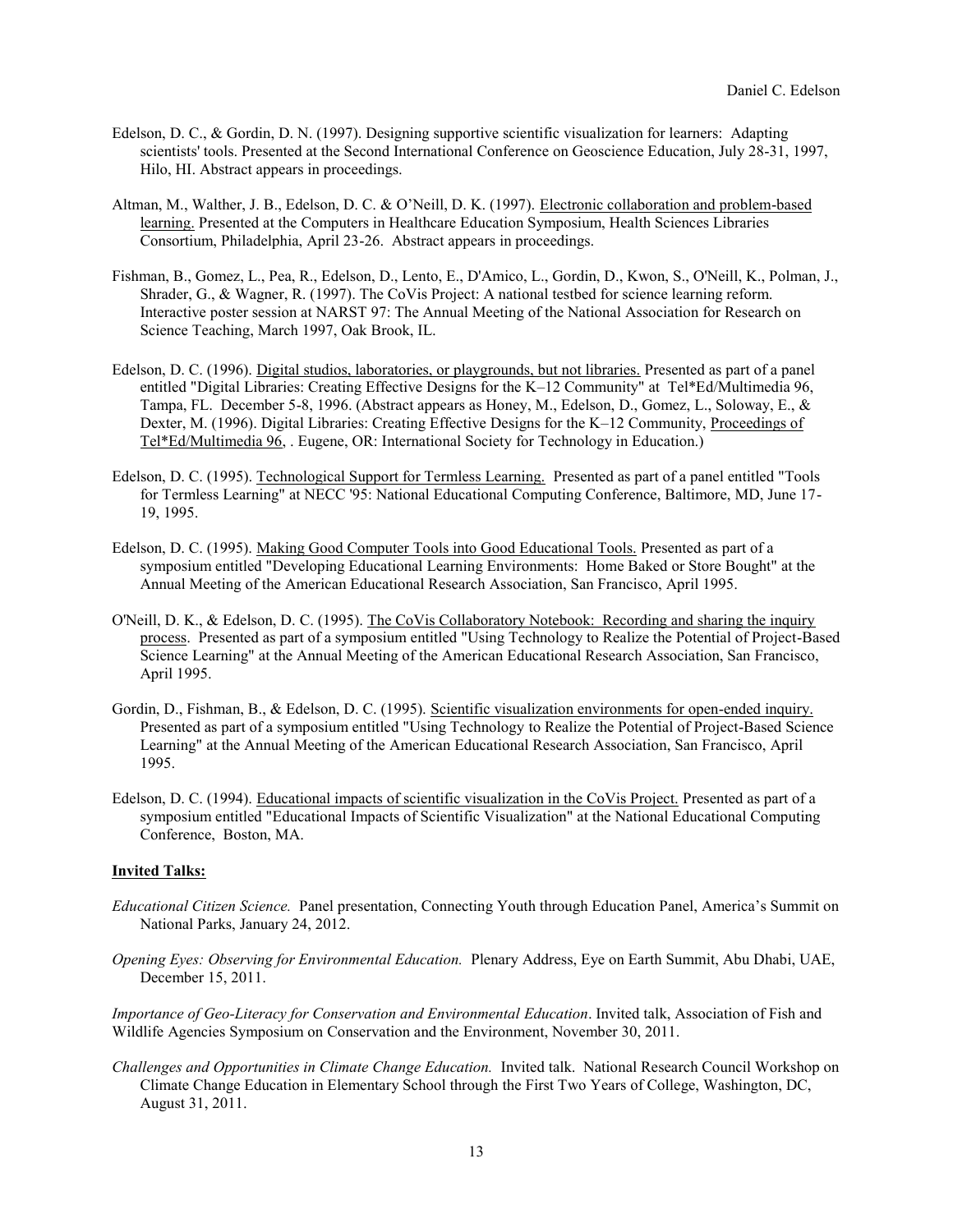- *Design of Motivated Learning: Bridging the Cognition/Motivation Research Gap*. Invited talk, Centennial Conference on Motivation and Engagement, University of Pittsburgh School of Education, May 5, 2011.
- *Cinderella Before the Ball: Geography Education in America.* Plenary, National Conference on Geography Education, Dearborn, MI, October 10, 2008.
- *Building a Geographically Literate Society: A Case Study of an Ongoing National Educational Reform Initiative*,. Inaugural Waterbury Lecture, College of Education, Pennsylvania State University. February 4, 2008.
- *Utiliser l'interêt pour motiver les élèves: Une Théorie Pratique (Motivating students through interest: A practical theory).* Séminaire EDA (Laboratoire Education et Apprentissages), Université René Descartes, Paris, France. October 19, 2007.
- *Investigations in Environmental Science: A case-study of research-driven curriculum and software design*. Invited talk, Séminaire TEMATICE, Université René Descartes, Paris, France. October 17, 2007.
- *Designing Software to Support Inquiry Learning; Designing Activities to Support Learning through Inquiry*. Keynote Address, Technology-integrated Science and Engineering Education II Workshop, National Taiwan Normal University, Taipei, Taiwan. May 17, 2007.
- *Learning-for-Use in Earth Science: Fostering Knowledge Students Will Use*. Keynote Address, First Earth Science Education Conference, Taiwan Geosciences Assembly, Taipei, Taiwan, May 15, 2007.
- *My World GIS: A Geographic Information System for Students, Novices, and Occasional Users*. Colloquium Presentation, Center for Urban Environmental Research and Policy, Loyola University Chicago, April 20, 2007.
- *Teaching Science that Matters.* Featured Speaker, WNET/Thirteen Celebration of Teaching and Learning, New York, NY, March 24, 2007.
- *Investigations in Environmental Science: A case-study of research-driven curriculum design*. Invited talk, School of Education and Woods Environmental Institute, Stanford University, March 6, 2007.
- *Overcoming the Inert Knowledge Problem: Learning-for-Use.* Invited talk, Chicago Public Schools, Office of Math and Science, Science Content Seminar Series, January 17, 2007.
- *Practice-Based Professional Development*. Invited panel presentation, Department of Education Math-Science Partnership Regional Conference, Chicago, IL, November 8-10, 2006.
- *Integration and Adaptation of Technology to Support Inquiry Learning*. Invited talk, Lawrence Hall of Science, University of California-Berkeley, April 11, 2006.
- *Meaningful Science Instruction*, Keynote address, Illinois Science Education Leadership Association Winter Meeting, February 17, 2006, College of DuPage, Glen Ellyn, IL.
- *Incorporating Insights from the Learning Sciences into Geosciences Instruction: Inquiry-Based Learning with Data*. Invited Talk. Earth and Environmental Science Department Seminar Series, University of Illinois-Chicago. February 2, 2006.
- Engineering Pedagogical Reform: A Case Study of Technology-Supported Inquiry. Invited presentation at The NSF Inquiry Conference on Developing a Consensus Research Agenda, February 16-19, 2005, Rutgers University.
- *Incorporating Insights from the Learning Sciences into Geosciences Instruction: Inquiry-Based Learning with Data*. Invited colloquium presentation, Department of Geological Sciences, University of California, Santa Barbara, April 14, 2004.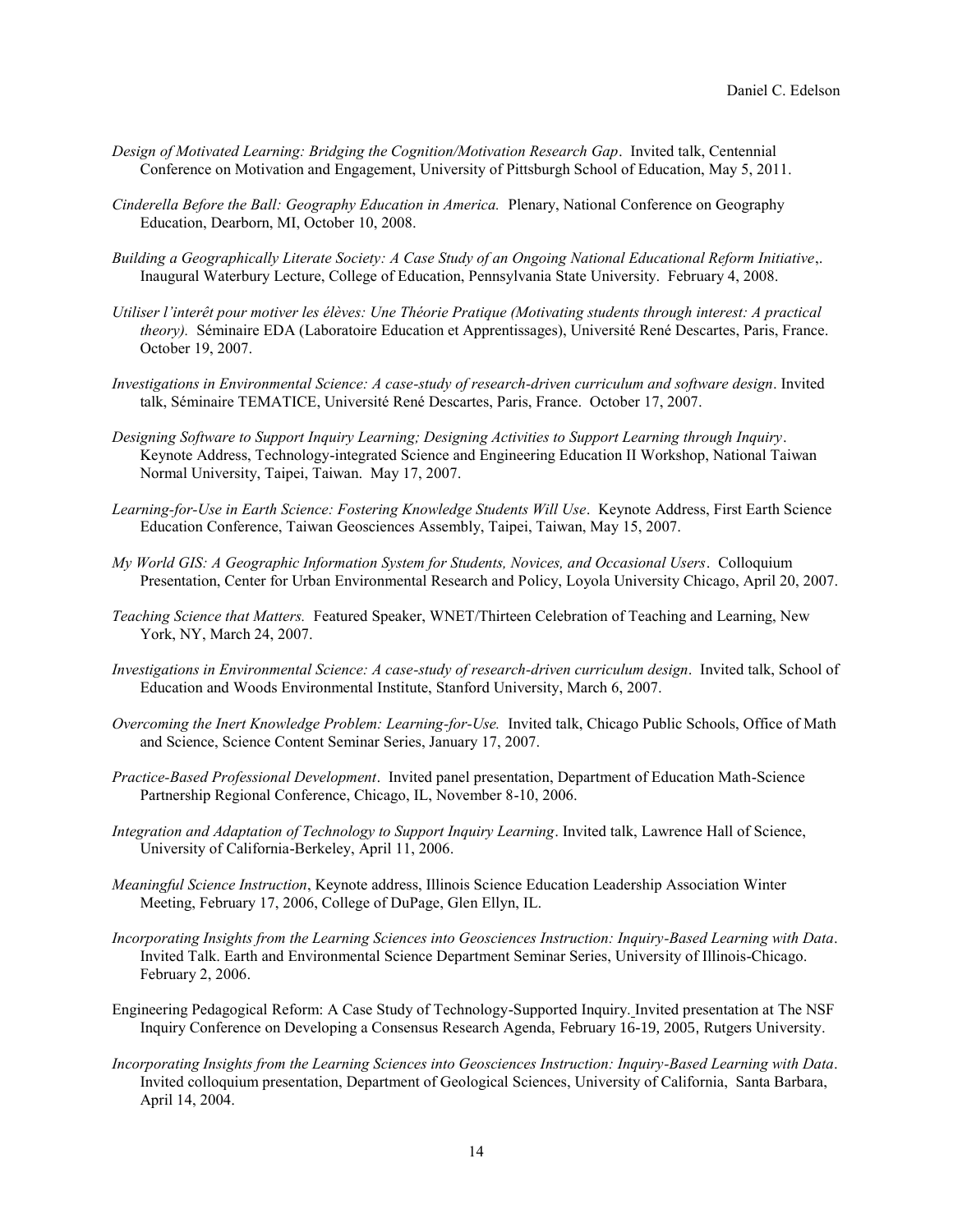*My World: A GIS designed for use by learners.* Brown Bag Seminar in the Geography Department, University of California, Santa Barbara, April 15, 2004.

- *Implementing Inquiry-Based Learning with Geospatial Data.* Invited colloquium presentation, Program in Communication, Computing, and Technology in Education, Teachers College, Columbia University, March 25, 2004.
- *What We Learn When We Engage in Design: Implications for Assessing Design Research.* Invited presentation, Expert Meeting on Design Research, Sponsored by the Programme Council for Educational Research (PROO) of the Netherlands Organisations for Scientific Research (NOW), Amsterdam, December 3-5, 2003.
- *The Value of Teaching with Data: Insights from the Learning Sciences.* Invited keynote. Using Global Data Sets in Teaching Earth Processes Workshop at the Annual Meeting of the American Geophysical Union, San Francisco, CA. December 5, 2002.
- *Theory Meets Practice in Curriculum Development: Applying the Learning-for-Use Framework.* Invited colloquium presentation. Institute for Math and Science Education Colloquium, University of Illinois-Chicago, November 21, 2002
- *Working with Data: A Learning Sciences Perspective.* Invited plenary address. Digital Library for Earth Science Education (DLESE) Annual Community Meeting, Cornell University, Ithaca, New York, June 29 – July 2, 2002.
- *The Real Opportunity for Technology in Education.* Invited keynote address. Strategic Leadership Forum Consortium for Community College Development, Annual Meeting, Bloomingdale, IL, March 9, 2001.
- *WorldWatcher: A laboratory for Investigating Fundamental Processes through Scientific Visualization.* Invited talk, American Association of Physics Teachers (AAPT) Summer Meeting, San Antonio, TX, August 3-7, 1999.
- *Adapting Scientists' Investigation Tools for Inquiry Learners: A Case Study of Visualization in Earth Systems Science.* Invited talk, Center for Excellence in Space Data and Information Sciences, NASA Goddard Space Flight Center, May 25, 1999.
- *Teaching Science Content through Inquiry Activities*. Invited talk, 1999 Teaching and Learning Spring Colloquium Series. Peabody College of Education, Vanderbilt University, February 12, 1999.
- *Software for Science Education Reform: What Will Make it Make a Difference?* Invited talk, 1998 CELS Spring Seminar Series, Institute for Advanced Computer Studies and School of Education, University of Maryland, March 18, 1998.
- Science Learning Through Science Practice: The CoVis and SSciVEE Projects. Keynote address to the Spring Conference of the Utah Geographic Alliance, Salt Lake City, UT, February 28, 1997.
- *Designing Inquiry Environments for Learners: Bridging Between Learners and 'Authentic' Science.* Presentation in the EMST/SESAME Colloquium series at the Graduate School of Education, University of California at Berkeley, November 11, 1996.
- *The CoVis and SSciVEE Projects: Bringing Science Practice to Science Students.* Presentation at the Cooperative University-Based Program in Earth System Science Education Earth Systems Curriculum Workshop, Berkley Springs, WV, August 12-16, 1996.
- *Digital Libraries for Learners: Availability vs. Accessibility.* Presented as part of a panel entitled "Digital Libraries in Education: Potential Roles and Impact" at ADL '96: Forum on Research & Technology Advances in Digital Libraries, The Library of Congress, Washington, DC. May 13-15, 1996.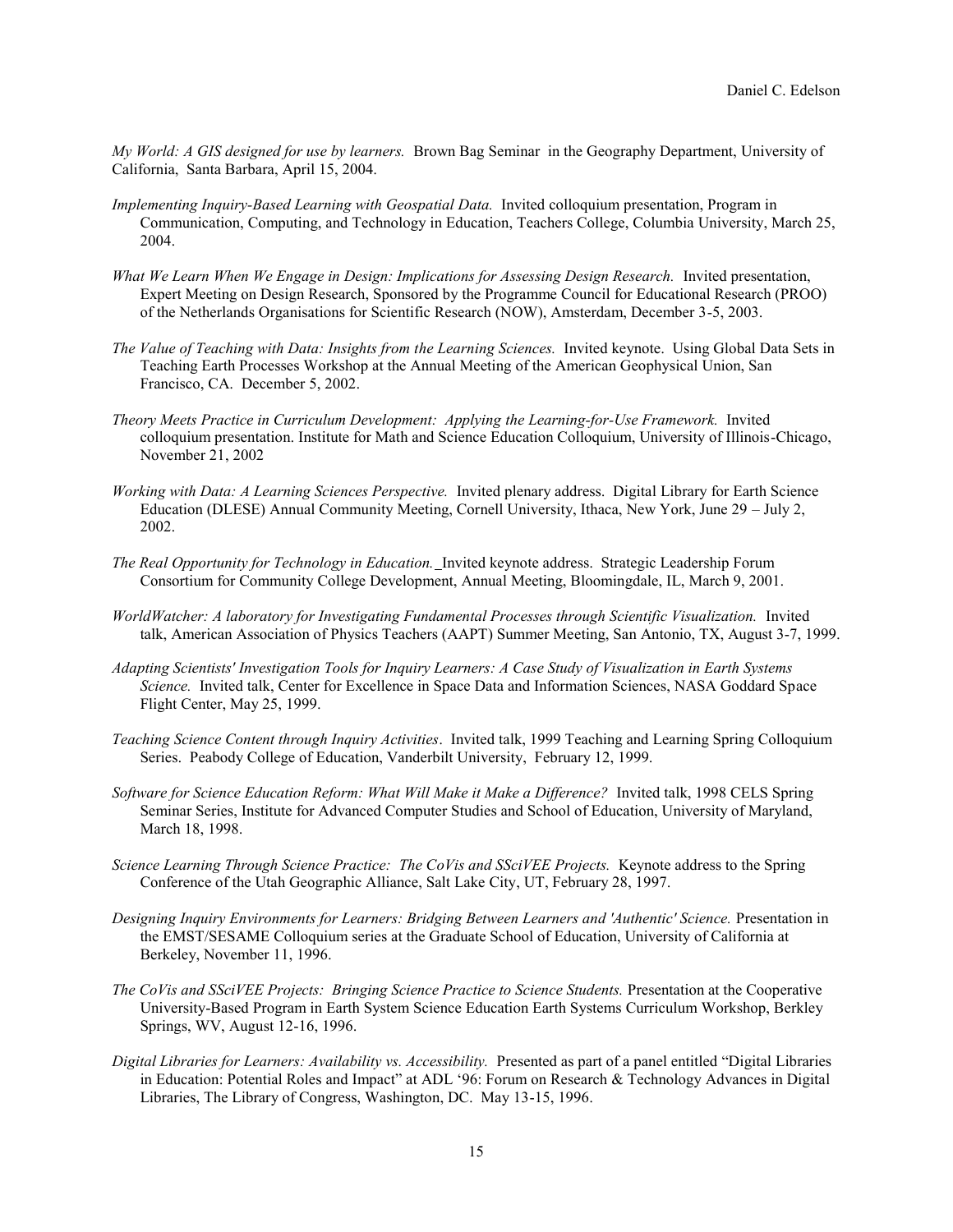- *Technology as Trojan Horse.* Keynote Address at "Going Online," a faculty workshop, DePaul University, Chicago, April 27, 1996.
- *Building Effective Learning Technologies.* Presented as part of a panel entitled "The Development and Use of Learning Technology" at the Committee on Institutional Cooperation (CIC) Symposium on Learning Technology, Urbana, IL, April 1995.
- *Adapting Scientific Practice for Science Learning.* Presentation at the annual meeting of the advisory board of the BioQuest Consortium. Beloit College, Beloit, WI., March 4, 1995.
- *Adapting science practice for learning: The Learning through Collaborative Visualization Project*. Presented at the seminar entitled "Fundamental Issues of Imaging Science" at the Annual Meeting of the American Association for the Advancement of Science (AAAS), Atlanta, GA, February 17, 1995.
- *The CoVis Project: Collaborative visualization as a strategy for science learning.* Presented at the Symposium entitled "Biological Research in a Changing World: Preparing the Teachers, Learners, and Discoverers" at the University of Chicago, Chicago, IL, June 4, 1994.
- *Computer support for open-ended science learning.* The College of Computing, Georgia Institute of Technology, Atlanta, GA. April 18, 1994.
- *Computer support for open-ended science learning*. The School of Education and Social Policy, Northwestern University, Evanston, IL. March 29, 1994.
- *Media Nets for Learning.* The Media Lab, Massachusetts Institute of Technology, Cambridge, MA. February 24, 1994.

### **Refereed Exhibitions and Demonstrations:**

- Edelson, D. C. (2004) My World: A Case Study in Adapting Scientists' Tools for Learners. Poster and Demonstration. Abstract appears in Y. B. Kafai, W. A. Sandoval, N. Enyedy, A. S. Nixon & F. Herrera (Eds.), *Proceedings of the Sixth International Conference on the Learning Sciences, Santa Monica, CA, June 22-26, 2004*. Mahwah, NJ: Erlbaum.
- Edelson, D. C., Gordin, D. N., & Clark, B. A. (1996). The Global Warming Visualizer: A scientific visualization environment for children. Demonstration. Abstract appears in D. C. Edelson & E. A. Domeshek (Eds.), International Conference on the Learning Sciences, July 1996, Evanston, IL, (pp. 557). Charlottesville, VA: AACE.
- Schwartz, D., & Edelson, D. (1992, July). CreANIMate: A case-based teaching system for biology. Interactive exhibition and demonstration at SIGGRAPH '92: 19th Annual International Conference on Computer Graphics and Interactive Techniques, G-Tech Division, Chicago, IL.

### **Unpublished Software:**

- *Progress Portfolio*. Inquiry support environment. With B. Loh, J. Radinsky, E. Russell, B. Reiser, and L. Gomez. Available at http://www.progressportfolio.northwestern.edu
- *Goin' Up?* Goal-based scenario for introductory physics concepts. With Michael Wolfe, Alex Kass, Brian Davies, Deborah Brown, Paul Auvil, and David Taylor. Available at http://www.cs.northwestern.edu/~edelson/physics/pub
- *Global Warming Crisis.* Goal-based scenario for middle school science. With Alex Kass, Noreen Burke, Steven Feist, Laura Ferguson, Tony Kern, Kiku Steinfeld, and Brad Larrabee.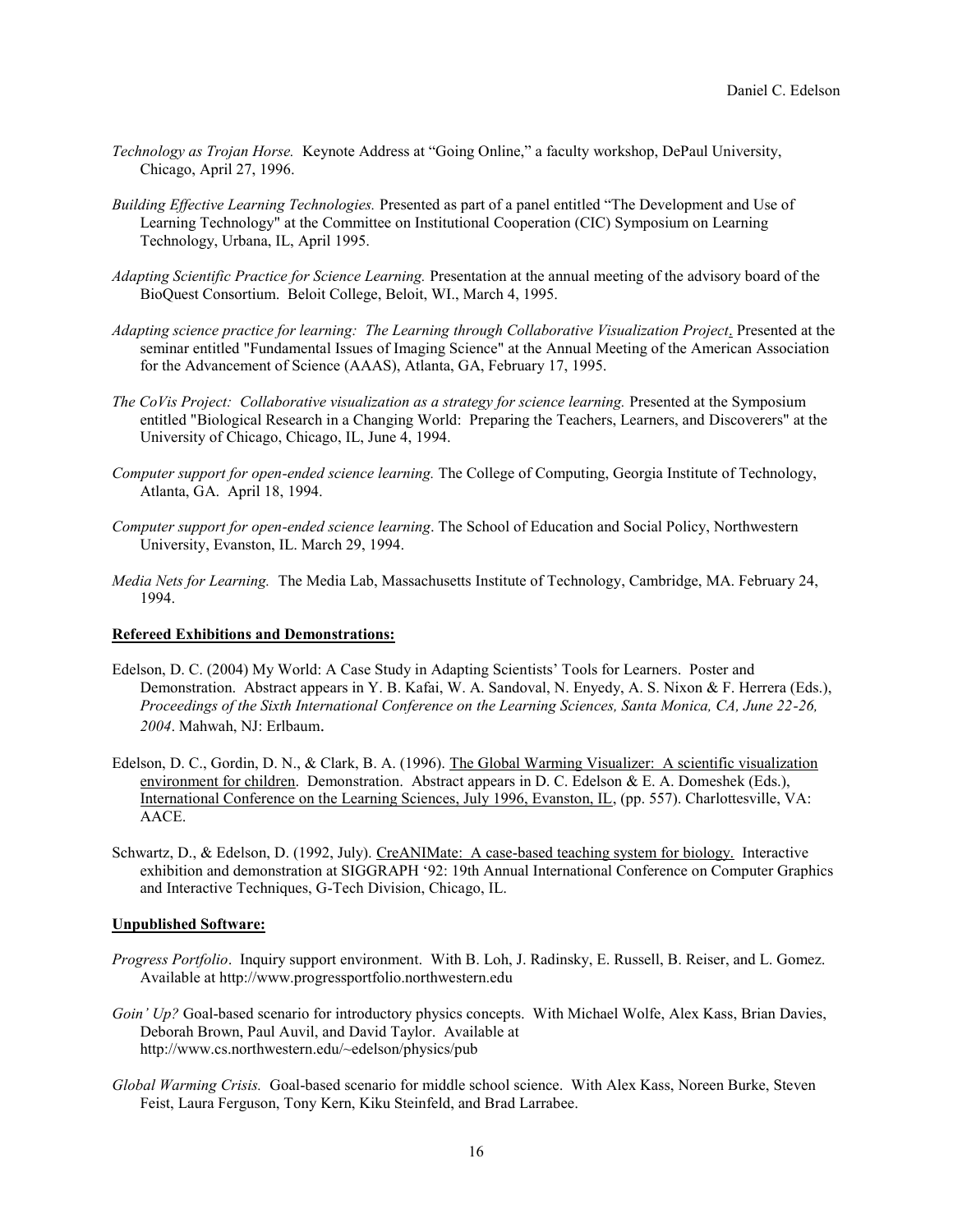- *Collaboratory Notebook*. A networked, hypermedia collaboration environment for science education. With D. K. O'Neill and M. J. Gray.
- *Climate Visualizer* (with D.N. Gordin and J. Polman), *Weather Visualizer* (with M. J. Gray and B. Fishman), *Greenhouse Effect Visualizer* (with D.N. Gordin). Scientific visualization tools for atmospheric science education.
- *CreANIMate*. A case-based teaching system for elementary school biology. With R. Schank, R. Mohammed, R. Kaeding, J. Cleave, W. Fitzgerald, D. Schwartz, and K. Greenlee.

## **Unpublished Curriculum Materials**

- Earth Structures and Processes. 6-week unit on plate tectonics for 6-8<sup>th</sup> grades. With J. Leimberer, M. Pardo, and J. Radinsky. Available through the Geographic Data in Education (GEODE) Initiative (http://www.geode.northwestern.edu/PBI/Earth\_Structures/curric/overview.html). 2004.
- Planetary Forecaster. 8-week unit on physical geography and climate for 6-8<sup>th</sup> grades. With D. Slusher, L. Owns, V. Pitts, G. Matese, and S. Marshall. Available through the Geographic Data in Education (GEODE) Initiative (http://www.geode.northwestern.edu/PBI/Planetary\_Forecaster/index.html) 2004.
- *Global Warming Project.* 8-week unit on global climate change for 8-10<sup>th</sup> grades. With M. Brown. Available through the Center for Learning Technologies in Urban Schools (http://www.letus.northwestern.edu/projects/gw). 1999.

## **Recognition and Media Coverage:**

- *Young Scientists Hit Road to Learn How Far Salt Travels.* Chicago Tribune article, February 22, 2007. [Available online at [http://www.chicagotribune.com/news/local/chi-0702220176feb22,1,7889317.story?coll=chi](http://www.chicagotribune.com/news/local/chi-0702220176feb22,1,7889317.story?coll=chi-newslocal-hed)[newslocal-hed\]](http://www.chicagotribune.com/news/local/chi-0702220176feb22,1,7889317.story?coll=chi-newslocal-hed).
- *Student-friendly GIS Leads To Real-world Science Inquiry.* Science Daily article, February 14, 2006.
- *Council wants youths to think spatially.* UPI article, February 7, 2006. [Available online at http://www.upi.com/NewsTrack/Science/20060207-032421-3072r/]
- *eSchool News* Readers Choice Awards, 2005*.* My World GIS voted one of the top Earth science software applications for high school by readers of *eSchool News*
	- [http://www.eschoolnews.com/resources/surveys/editorial/rca/]
- NASA Earth Science Enterprise Seal of Approval, 2001. WorldWatcher and *The Global Warming Project* curriculum were recognized for outstanding educational value based on current, accurate NASA Earth science. NASA awards this distinction to products that have passed a rigorous peer review by educators and scientists, including classroom teachers and college faculty, education standards experts, curriculum designers, teacher trainers, and Earth system scientists.
- DLESE Resource of Interest, December 2000: The Global Warming Project. [http://www.dlese.org/highlight/highlight00.html]
- *Education World* "Best of 99: Top 20" educational site, December 1999: WorldWatcher Project website.
- *Education World*. Reviewed and Rated A+, September 1999: WorldWatcher Project website.

[http://www.education-world.com/awards/past/r0999-20.shtml]

- *Science* . "Visualizing a changing world" by Andreas Madlung, November 19, 1999, Vol. 286, p. 1497. Review of WorldWatcher.
- *Environmental News Network*. WorldWatcher featured in news article "Technology brings the world to students", August 11, 1999. [http://www.enn.com/news/enn-stories/1999/08/081199/worldwatcher\_4913.asp]

## **Courses Taught:**

## Learning Sciences

Learning and Understanding: A Cognitive Science Approach, undergraduate Cognitive Science, Learning, and Education, graduate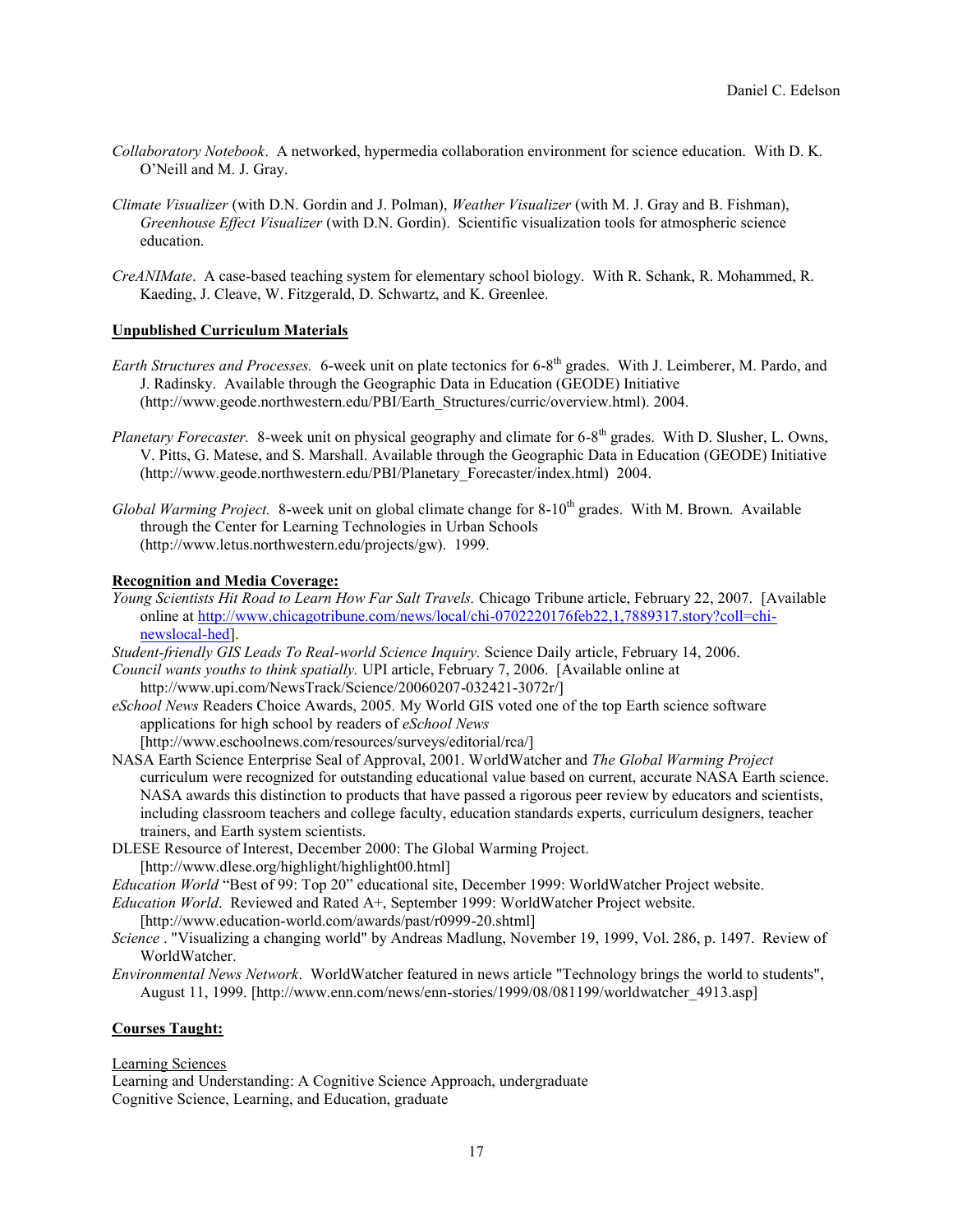Introduction to Design for the Learning Sciences, graduate Introduction to Design: User-Interface Design for Educational Software, graduate Design of Learning Environments, graduate Designing Motivating Learning, graduate seminar Historical Perspectives on Science Curriculum Design, graduate seminar

#### Teacher Education

Teaching with Technology, undergraduate and graduate (pre-service) Teaching Inquiry-Based Science with Technology, graduate (in-service)

Computer Science Introduction to the Fundamentals of Programming II, undergraduate Design of Interactive Learning Environments, graduate Learning Environment Architectures, graduate

Cognitive Science Introduction to Cognitive Modeling, undergraduate

#### **Advising:**

Ph.D. Advisor/Committee Chair: Virginia Pitts, Learning Sciences, Ph.D. 2006 Gabrielle Matese, Learning Sciences, Ph.D. 2005 Michael Wolfe, Computer Science, Ph.D. 2004 Eleni Kyza, Learning Sciences, Ph.D. 2004 Todd Reimer, Learning Sciences, Ph.D. 2002 Matthew Brown, Learning Sciences, Ph.D. 2002 Douglas Gordin, Learning Sciences, PhD 1997 (co-advisor/co-chair)

Postdoctoral:

Eunmi Lee, postdoctoral fellow, Center for Curriculum Materials in Science (2005-8) Darlene Slusher, postdoctoral fellow, Center for Curriculum Materials in Science (2003-4) Colleen Riley, postdoctoral fellow, Center for Curriculum Materials in Science (2003-4) Ann Rivet, WorldWatcher Curriculum Project (2003) Duane Griffin, NSF Postdoctoral Fellowship in Science, Math, Engineering, Technology Education (1997-9)

Dissertation Committees

Anne C. Switzer, Science Education (Univ. of Michigan), Ph.D. 2009 Tiffany Simons, Learning Sciences, Ph.D., 2009 Eric O. Russell, Computer Science, M.S., 2008 Moshe Krakowski, Learning Sciences, Ph.D., 2007 Baba Kofi Weusijana, Learning Sciences, Ph.D., 2006 Carrie Tzou, Learning Sciences, Ph.D. 2005 Ravit Golan Duncan, Learning Sciences, Ph.D. 2004 Ben Loh, Learning Sciences, Ph.D. 2003 Brendon Towle, Computer Science, Ph.D. 2000. Gregory Shrader, Learning Sciences, Ph.D. 2000. Ann Holum, Learning Sciences, Ph.D. 1997. Benjamin Bell, Computer Science, Ph.D. 1996.

#### **University Service**

Northwestern Office of Science Technology Engineering and Math (STEM) Education Partnerships. Founder, 2006; Co-chair, Steering Committee, 2007-present.

School of Education and Social Policy Executive Committee, 2004-6.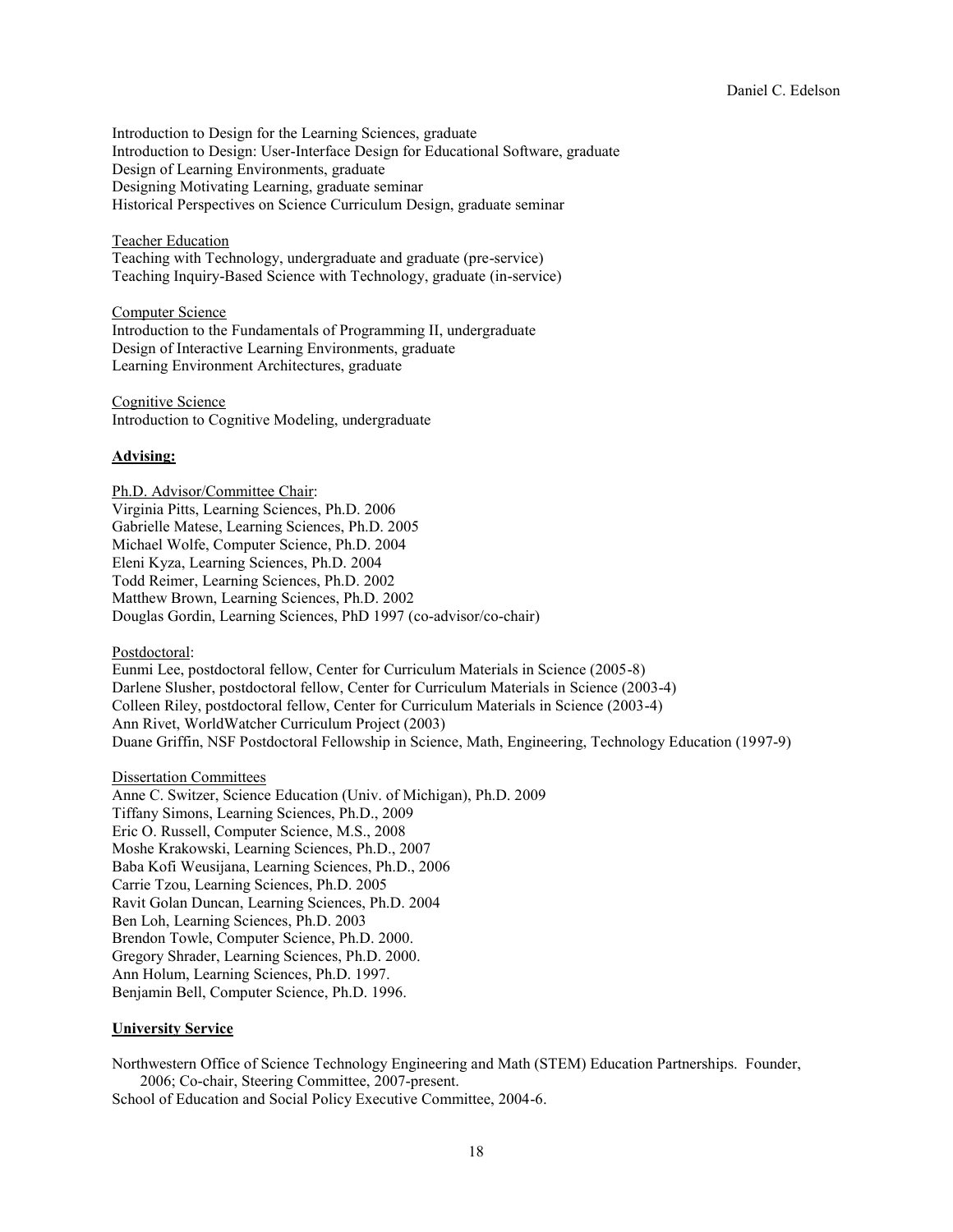Graduate School Administrative Board, 2004-2006. School of Education and Social Policy representative on the policy committee of the Graduate School.

Provost's Visioning Committee for *The Highest Order of Excellence, 2005-2010: A Planning Framework*. Faculty committee to advise on a 5-year strategic plan for Northwestern. 2003-4.

Copyright Policy Committee, 2002-2005. Ad hoc faculty committee convened by the Provost to research, draft, and negotiate official University copyright policy for works created by faculty, staff, and students.

#### **Other Professional Activities:**

#### Editorial Boards

*International Journal on Computers and Mathematical Learning*, editorial board 1999-2008. *Journal of the Learning Sciences*, 1998-2005.

Journal Review

*Science Education Journal of Research on Science Teaching Interactive Learning Environments Computers and Geosciences Computers and Education Cognition and Instruction*

#### Conference Organization

Member, Advisory Board, ICLS '14: Eleventh International Conference on the Learning Sciences Member, program committee, ICLS '08: Eighth International Conference on the Learning Sciences Member, program committee, ICLS '04: Sixth International Conference on the Learning Sciences Member, program committee, ICLS '02: Fifth International Conference on the Learning Sciences Member, program committee, ICLS '00: Fourth International Conference on the Learning Sciences Member, program committee, CSCL '99: Computer Support for Collaborative Learning Member, program committee, ICLS '98: Third International Conference on the Learning Sciences Co-chair, program committee, ICLS '96: Second International Conference on the Learning Sciences

#### Proposal Review

Review Panel Member, National Science Foundation, Division of Elementary, Secondary, and Informal Education, 1996, 1998, 2000.

Reviewer, National Science Foundation Division of Research in Education and Communication, 1997, 1999, 2001. Reviewer, NASA Earth Sciences Education Program, 1999.

#### Advisory Boards

Advisory Board, Center for Innovative Research in Cyberlearning. 2014-present.

Education Advisory Council, NatureBridge, San Francisco, CA. 2008-present

Education Advisory Committee, Museum of Science and Industry, Chicago, IL. 2007-2009.

Educational Advisory Panel, Time4Learning. 2007-present.

Data Sets and Inquiry in Geoscience Education (DIGS) Project, SRI International, Edys Quellmalz, Dan Zalles, Janice Gobert. NSF Program for Research on Learning and Education (ROLE), 2006-2008.

Designing Learning Environments for Teaching Scientific Argumentation and Mathematical Reasoning with Geographic Data, Josh Radinsky, Susan Goldman, James Pelligrino, PI's, University of Illinois-Chicago. NSF Program for Research on Learning and Education (ROLE), 2004-07.

Noble Street Charter School, Chicago Community Trust grant for engineering education, 2003-4.

- Antarctic Science And Policy: Interdisciplinary Research Education (Aspire), Paul Berkman, Ohio State University, Principal Investigator. NSF Division of Undergraduate Education. 1997-00.
- A Study of Student Investigations in Data-Sharing Projects, Cliff Konold and Alexander Pollatsek, University of Massachusetts, Principal Investigators. NSF Program in Research on Education, Policy, and Practice. 1998-99.
- Maryland Virtual High School CoreModels Project, Mary Ellen Verona, Montgomery County (Maryland) Public Schools, Principal Investigator. National Science Foundation. 1997-00.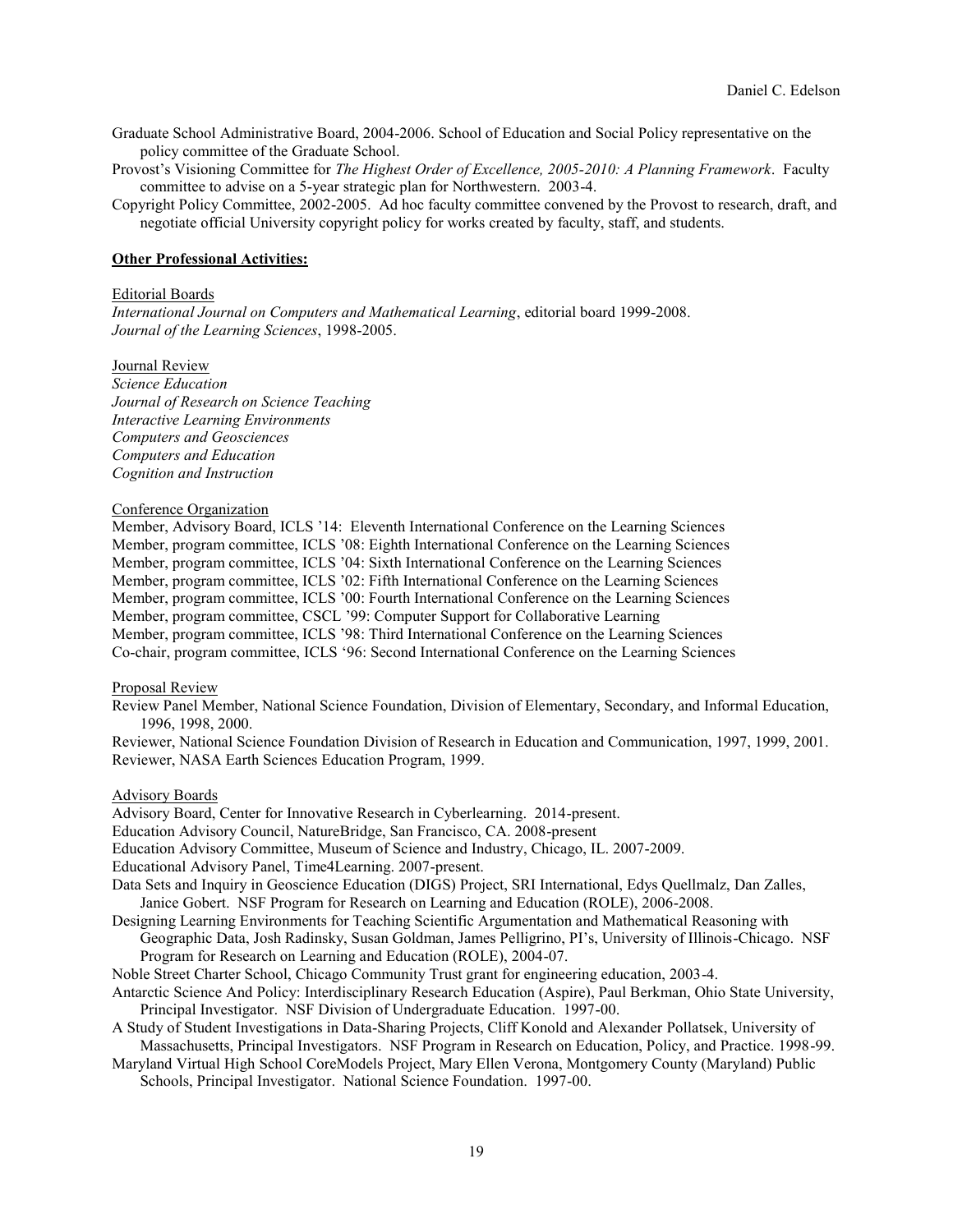Scientific and Technical Workshop Presentations and Participation

*Long-Term Ecological Research Program All Scientists Meeting,* Estes Park, CO, September 2006. Presented *GIS for Learners (and Teachers)* as part of a workshop entitled GIS in Education.

*The National Forum for Geoscience Information Technology*, Washington, DC, October 6-7, 2005.

*NSF Workshop on Observing Systems for Environmental Solutions,* Santa Fe, NM, May 23-25, 2005.

- *Digital Library for Earth Science Education (DLESE) Data Services Workshop,* Breckinridge, CO, April 2005.
- *Digital Library for Earth Science Education (DLESE) Data Services Workshop,* University of New Hampshire, May 24-26, 2004. Presented *My World GIS: Data Access Tools for Curriculum Developers and Educators*

*Assessing Student Learning in Technology-Rich Environments*, an extended course at the annual meeting of the American Educational Research Association, San Diego, CA, April 2004. Presented *The Progress Portfolio: A Tool for Assessing Metacognitive Activity in Technology-Rich Inquiry* .

*Expert Meeting on Design Research*, Sponsored by the Programme Council for Educational Research (PROO) of the Netherlands Organisations for Scientific Research (NOW), Amsterdam, December 3-5, 2003. Presenter.

*Digital Library for Earth Science Education (DLESE) Annual Community Meeting*, University of Colorado, Boulder, CO, July 2003. Workshop and poster presenter.

- *Bringing Research on Learning to the Geosciences*, sponsored by NSF and Johnson Foundation, Wingspread Conference Center, Racine, WI, July 2002. Participant.
- *U.S. Department of Commerce Summit on the Use of Advanced Technologies in Education and Training*, September 2002. Participant.
- *Digital Library for Earth Science Education (DLESE) Annual Community Meeting*, Cornell University, Ithaca, New York, June 2002. Presenter.
- *NSF Division of Research, Evaluation, and Communication Annual Principal Investigators' Meeting,* Arlington, VA, May 2002. Participant.
- *Annual NSF K-12 Math, Science Curriculum and Implementation Projects Conference,* Herndon, VA, January 2002. Participant.
- *Annual NSF K-12 Math, Science, and Implementation Project Conference,* Arlington, VA, February 2001. Presenter.
- *National Science Foundation Conference for Developers of Comprehensive K-12 Math and Science Curriculum Programs,* Alexandria, Virginia, February 2000. Participant.
- *NSF Research in Educational Policy and Practice Principal Investigators' Meeting*, Alexandria, VA. May 1999. Presenter.
- *ScienceGate III, Principal Investigators Meeting*, NSF Program in Instructional Materials Development (Comprehensive Science Curricula), February 1999. Participant.
- *Coalition for Earth Science Education Fourth Annual Meeting*, Reston, VA, October 3-6, 1998. Presenter.
- *NSF Workshop on Global Change, Virtual Reality, and Learning*, May 30-June 1, 1997, University of Washington, Seattle, WA. Presenter.
- *DARPA Computer Aided Education and Training Initiative (CAETI) Program community conference*, November 1996. Presenter.
- *Annual Principal Investigators Meeting, National Science Foundation Program in Advanced Applications of Technology*, June 1993, July 1994, and June 1996. Presenter.
- *Dynamic Partnerships: Seeding and Sustaining Education Reform*, *An NSF Working Conference,* June 19-21, 1996, Washington, DC. Participant.
- National Design Experiments Consortium (NDEC) workshops, March 1995, April 1996. Participant.

*Setting a Research Agenda for Educational Technology*, National Science Foundation workshop, Vienna, VA, September 1995. Presenter.

Professional Development Workshops for K-12 and Postsecondary Educators

- My World GIS: A Geospatial Data Visualization and Analysis Environment for Learning. Keynote presentation at the 2006 BioQUEST Summer Workshop, "Exploring Complex Data Sets", Beloit College, June 2006.
- GIS in Education with My World. Course offered by the Program in Communication, Computing, and Technology in Education, Teachers College, Columbia University, March 25-26, 2004. With Danielle Kaplan.
- Using Global Data Sets in Teaching Earth Processes Workshop, sponsored by the National Association for Geoscience Teachers and the Digital Library for Earth Systems Education at the Annual Meeting of the American Geophysical Union, San Francisco, CA. December 5, 2002.